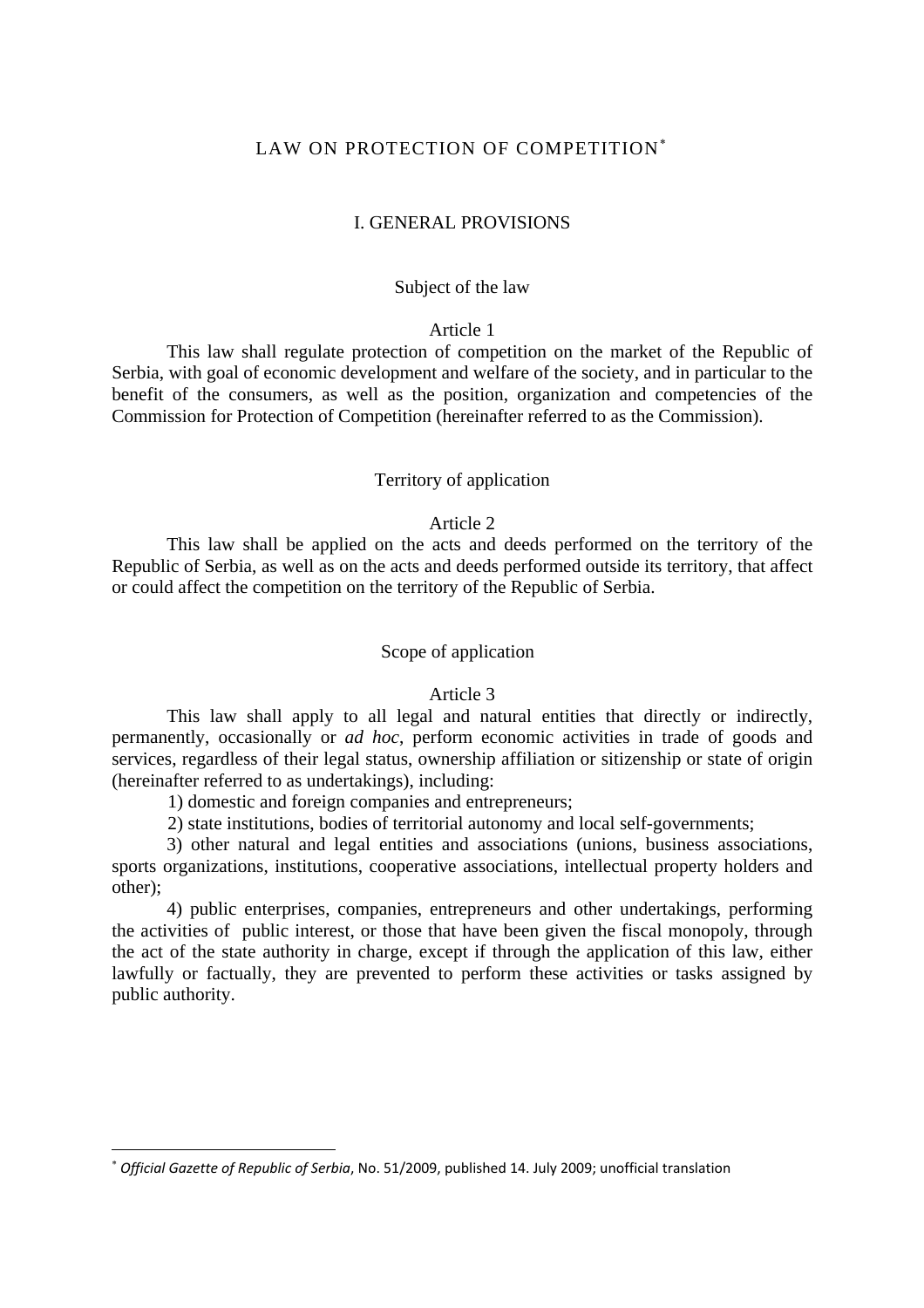# Article 4

This law shall not apply to relations between employers and employees, neither to the relations that are covered by collective agreements between employers and labour unions.

# Connected undertakings

# Article 5

Connected undertakings, pursuant to this law, are two or more undertakings that are connected in a way that one undertaking is in control of the other, or that two or more of them are controlled by a third undertaking (hereinafter referred to as the connected undertakings).

Control defined in paragraph 1 of this article represents the possibility of decisive influence on managing activities of the undertakings, in particular:

- 1) if the controlling undertaking, alone or acting jointly with another undertaking, has the characteristic of a controlling (parent) company or controlling member or stock holder, in line with the rules pertaining to connected companies as stipulated by the law on companies;
- 2) on the basis of ownership or other property rights over a property or part of the property of another undertaking;
- 3) on the basis of rights deriving from a contract, an agreement or securities;
- 4) by means of liabilities, collaterals or terms of a particular business practice determined by the controlling undertaking.

Connected undertakings are considered to be a single undertaking pursuant to this law.

Rules pertaining to connected persons and connected companies stipulated by the law on companies shall be applied accordingly to connected undertakings, unless contrary to this law.

# Relevant market

# Article 6

 Pursuant to this law the relevant market is the market determined by the relevant product market and the relevant geographic market.

Relevant product market is a set of goods and/or services that have reasonable interchangeability for purposes for which they are produced, considering their quality, regular use and price.

Relevant geographic market is the geografic area where undertakings have been involved in a demand or supply process and where the conditions of competition are even.

The Government o Serbia (hereinafter referred to as the Government) may prescribe criteria defining relevant market in more detail.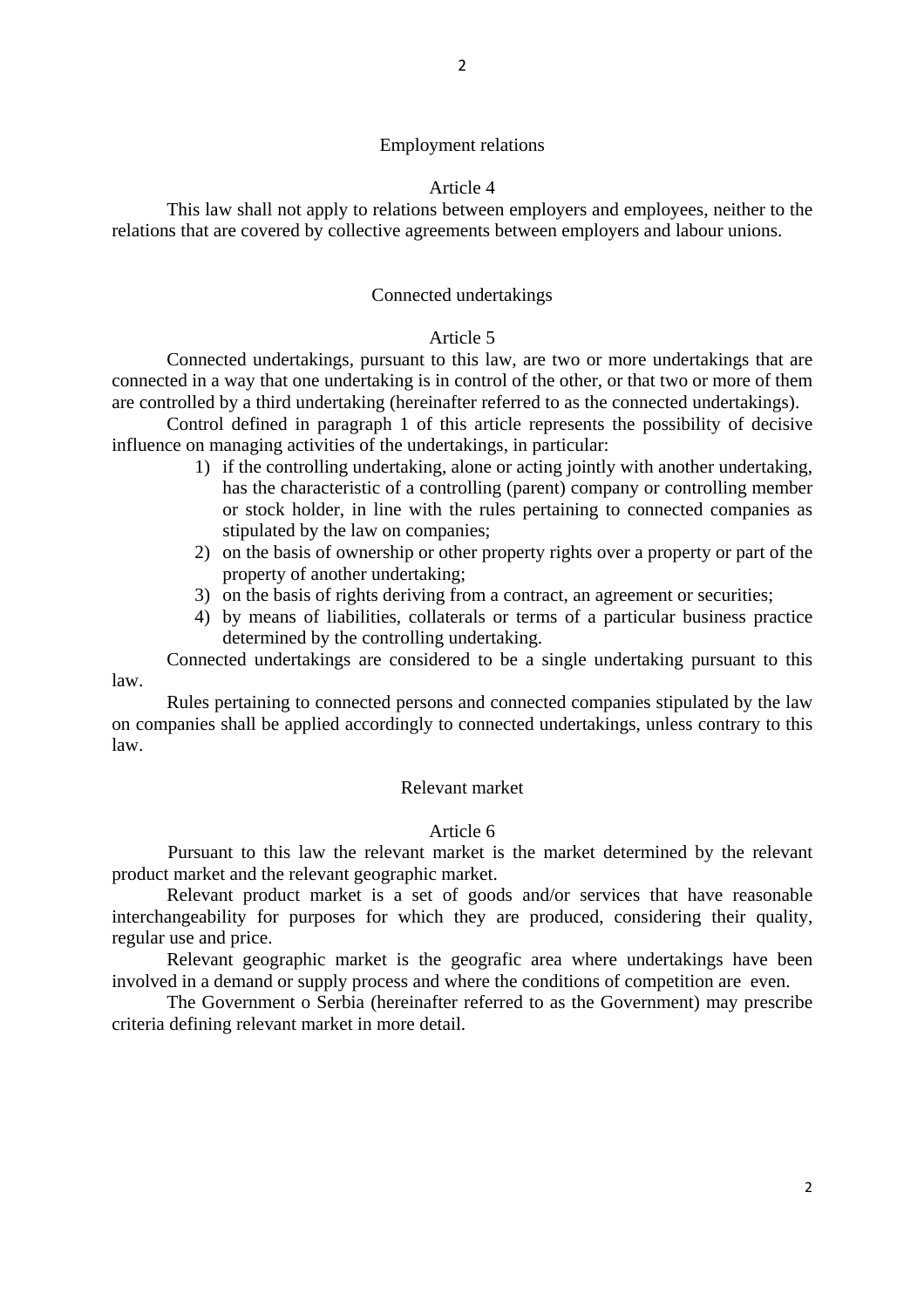# Annual turnover

# Article 7

Annual turnover of undertakings pursuant to this law is calculated as total taxable annual turnover, calculated in line with the income tax and corporate tax regulations, prior to tax deduction, taken for the year preceding the year in which the procedure has been initiated.

For undertakings providing financial services, as well as for insurance and reinsurance companies, total turnover referred to in paragraph 1 of this article shall be calculated in the following manner:

- 1) for undertakings providing financial services, after deduction of turnover tax, value added tax (indirect tax charges) and other taxes which apply directly to them, the sum of following income items shall be used:
	- (1) Interest income and similar incomes;

(2) income from securities (stock income and income from other variable yield securities, income from shares in undertakings, income from stocks in connected undertakings);

(3) income from fees and commissions;

(4) net profit from financial operations;

(5) other operating incomes.

2) For insurance and reinsurance companies, gross amount of charged premiums or premiums held in liability on the basis of insurance or reinsurance contracts concluded by, or on behalf of, insurance companies, after deducing from that amount the taxes charged on the premiums calculable on one contract or on the total amount of premiums.

For various forms of association of undertakings the total turnover referred to in paragraph 1 of this article is calculated as the sum of the total annual turnovers of the association members.

# Foreign currency clause

#### Article 8

Amounts given in euros in this law, as well as in the acts based on this law, are calculated in dinars by the medium exchange rate of the National Bank of Serbia on the day of calculation of annual turnover, or the day of payment of the ammount of issued measure.

### II. INFRINGEMENTS OF COMPETITION

## Definition of infringement of competition

#### Article 9

Infringements of competition are the acts or deeds of undertakings with objective or the consequence by which the competition is considerably limited, violated or prevented.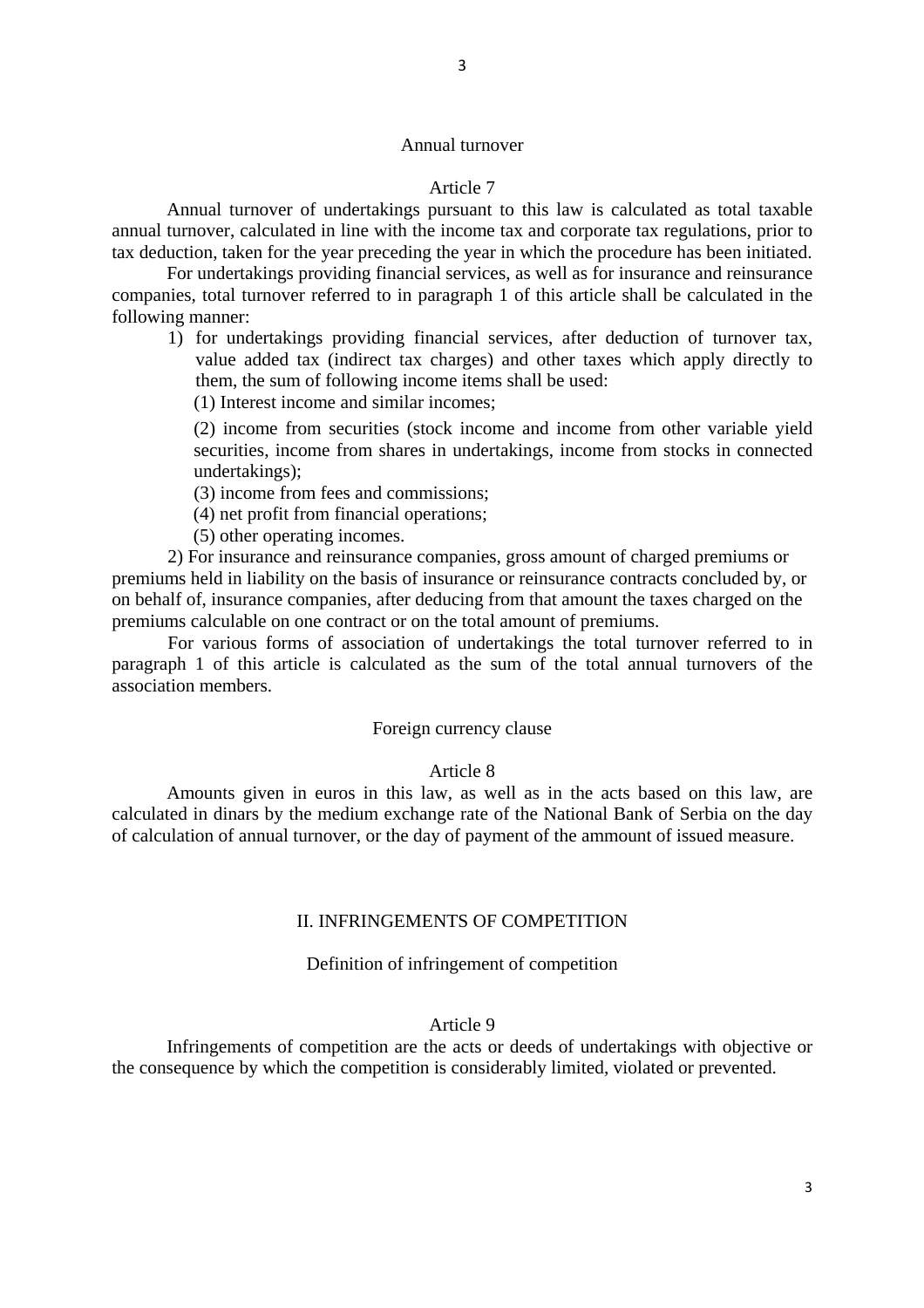# 1. Restrictive agreements

#### Definition of restrictive agreement

#### Article 10

Restrictive agreements are those made by undertakings with objective or the consequence to considerably limit, violate or prevente the competition on the territory of the Republic of Serbia.

Restrictive agreements could be contracts, certain items in contracts, specified or implicit, concerted practices, as well as the decisions of associations of undertakings, where:

1) the purchase or sale prices or other conditions of trading are determined directly or indirectly;

2) the production, market, technical development or investments are limited and controlled;

3) unequal conditions of operations are applied in same activities for different undertakings, through which the undertakings are put into an unfavourable position in relation to their competition;

4) the contract or agreement is conditioned with acceptance of additional obligations. that by their nature and trading habits and practice are not connected with the subject of the agreement;

5) the markets or procurement sources are divided.

Restrictive agreements are prohibited and void, except if excluded from prohibition pursuant to this law.

#### Exemptions

# Article 11

Restrictive agreements could be allowed if they contribute to improvement of the production and trade, or facilitate a technical or economic progress, providing the consumers with a fair share of benefits, under condition they do not impose limitations upon undertakings that are not necessary for achieving the goal of the agreement, or they do not facilitate removing the competition on a relevant market or in its significant part.

### Individual exemptions

#### Article 12

Upon request of participants in the restrictive agreement, the Commission may decide on exemption of certain individual restrictive agreement from the prohibition (hereinafter referred to as the individual exemption).

The party that submitted the request for individual exemption bears the burden of proof for the fulfilment of the conditions contained in the Article 11 of this law.

The Government prescribes the contents of the request from the paragraph 1 of this article in more details.

4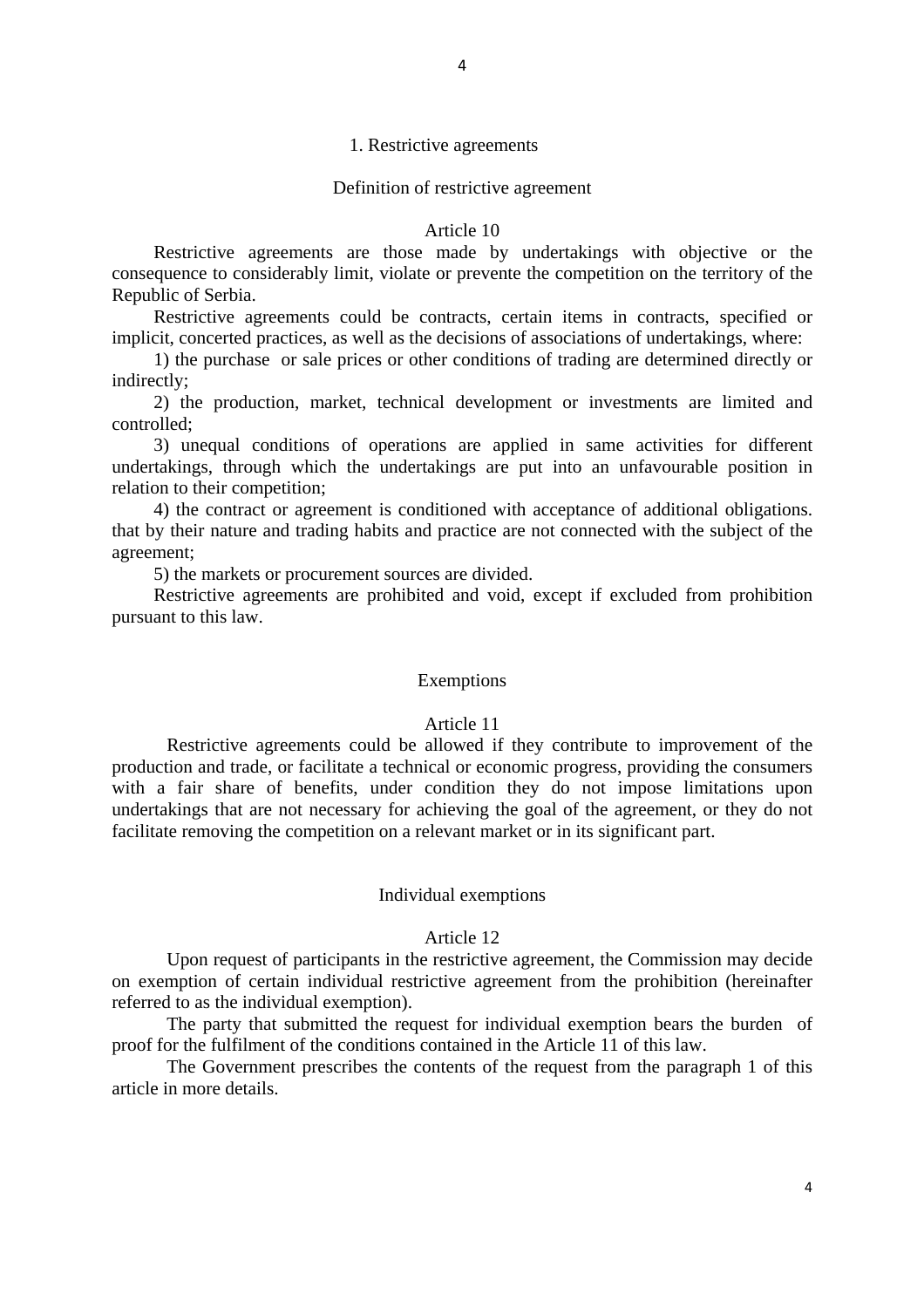# Block exemptions

### Article 13

Exemption from the prohibition of a restrictive agreement may pertain to certain categories of the agreements, under the conditions in the article 11 of this law, as well as other special conditions pertaining to the kind and contents of the agreement and/or its duration.

Restrictive agreements that fulfil the conditions pursuant to the paragraph 1 of this article are not submitted to the Commission for exemption.

The Government prescribes the categories and special conditions pursuant to the paragraph 1 of this article in more details.

### Agreements of minor importance

#### Article 14

Agreements of minor importance are those made by undertakings with total market share on the relevant market of goods and services on the territory of the Republic of Serbia that does not exceed:

1) 10% share, if the agreement participants operate at the same level of the chain of production and trade (horizontal agreements);

2) 15% share, if the agreement participants are at different levels of production and trading chain (vertical agreements);

3) 10% share, if the agreement has the features of both horizontal and vertical agreements, or where it is difficult to determine whether the agreement is vertical or horizontal;

4) 30% share, in case of agreements with similar influence on the market made by different undertakings, if the individual market share of each of them does not exceed 5per cent on each separate market, on which the effects of the agreement are manifested;

Agreements of minor importance are allowed unless the purpose of the horizontal agreement is determination of prices or limitation of production or sale, or the division of the supply market, as well as if the purpose of the vertical agreement is determination of prices, or the division of the market.

### 2.Abuse of a dominant position

# Dominant position on the market

### Article 15

Dominant position in a relevant market is deemed to be the position of an undertaking that has no competition or the competition is insignificant, or it has a substantially better position than the competition considering market shares, economic and financial strength, possibilities for supplies and distribution, as well as legal and factual barriers which impede other undertakings upon their entry into the market.

An undertaking shall be deemed to have a dominant position, if its market share on a relevant market is reaching 40 % threshold or more.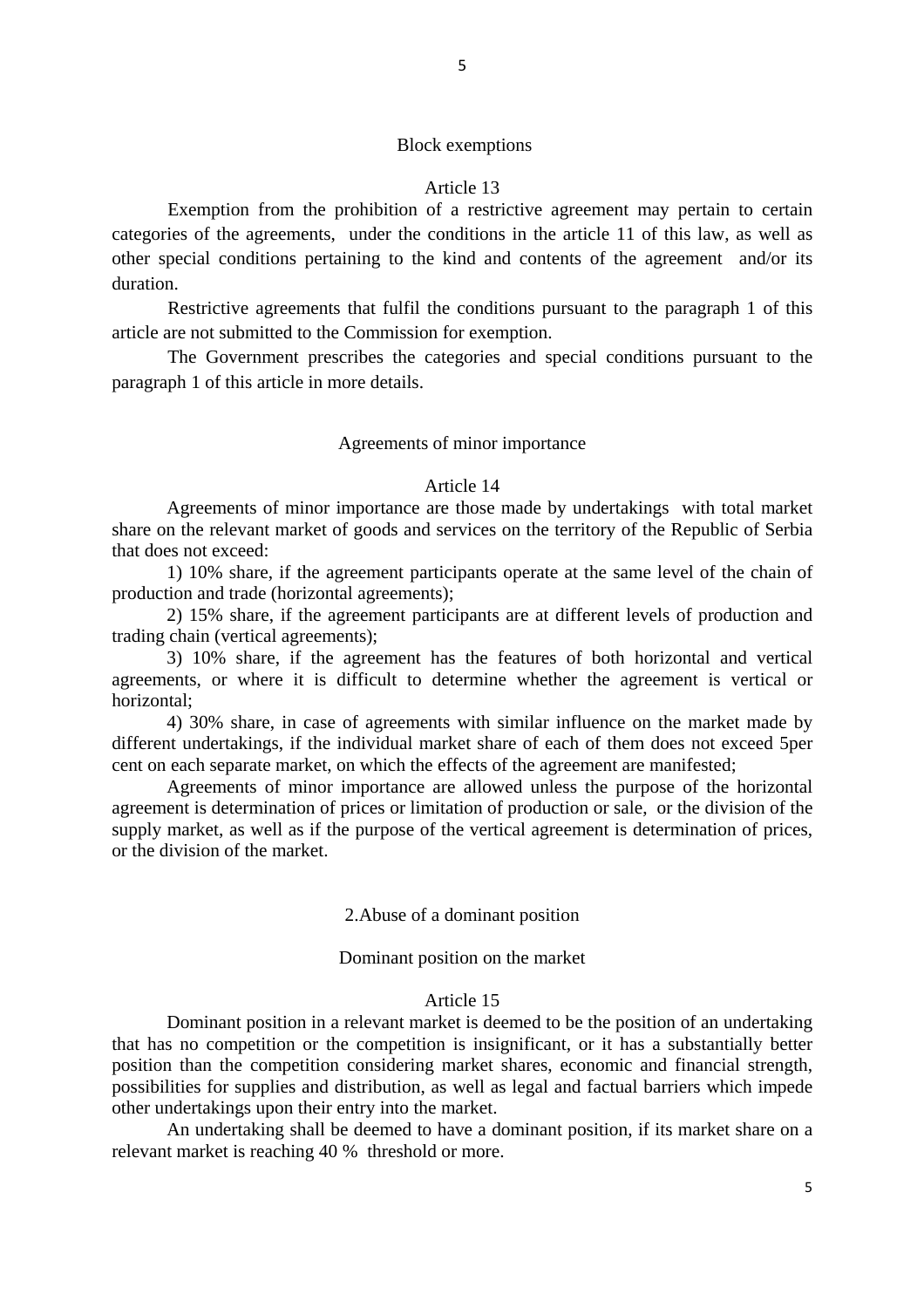Two or more undertakings shall be deemed to have a dominant position on the market if no significant competition exists between them, and if their aggregate market share is reaching 50 % threshold or more (collective domination).

If the undertaking, or undertakings do not fulfil the conditions in the paragraphs 2 and 3 of this article, the burden of proof of existence of the dominant position is on the Commission.

### Abuse of a dominant position

## Article 16

The abuse of a dominant position in the market shall be prohibited.

Abuse of a dominant position in the market is deemed to be:

1) direct or indirect imposing of unjust purchase or sale price, or of other unfair business conditions;

2) limiting the production, market or technical development;

3) applying dissimilar conditions to equivalent transactions with other trading parties, thereby placing them at a competitive disadvantage;

4) conditioning the contract with the other party accepting additional obligations, which, by its nature or by commercial practice have no connection with the subject of the contract.

# III. CONCENTRATION OF UNDERTAKINGS

#### Definition of Concentration

### Article 17

A concentration of undertakings shall be deemed to arise when:

1) two or more previously independent undertakings merge;

2) one or more undertakings acquire direct or indirect control of another undertaking;

3) two or more undertakings invest jointly into a new undertaking or to acquire joint control, pursuant to definition as in article 5 paragraph 2, over an existing undertaking, that performed on a lasting basis and with all the functions of an independent undertaking.

Two or more transactions among same undertakings, conducted within two years, shall be considered as one concentration, whereas the day of its arising shall be the day of the last transactions.

### Exemptions

#### Article 18

It is not deemed that the concentration of undertakings has arisen if:

1) credit institutions or other financial institutions or insurance companies, in the course of their regular activities, hold on a temporary basis shares or stakes with a view to reselling them, provided that they dispose them within one year of the date of acquisition and that they do not exercise rights in respect with a view to determining the commercial behaviour of that undertaking;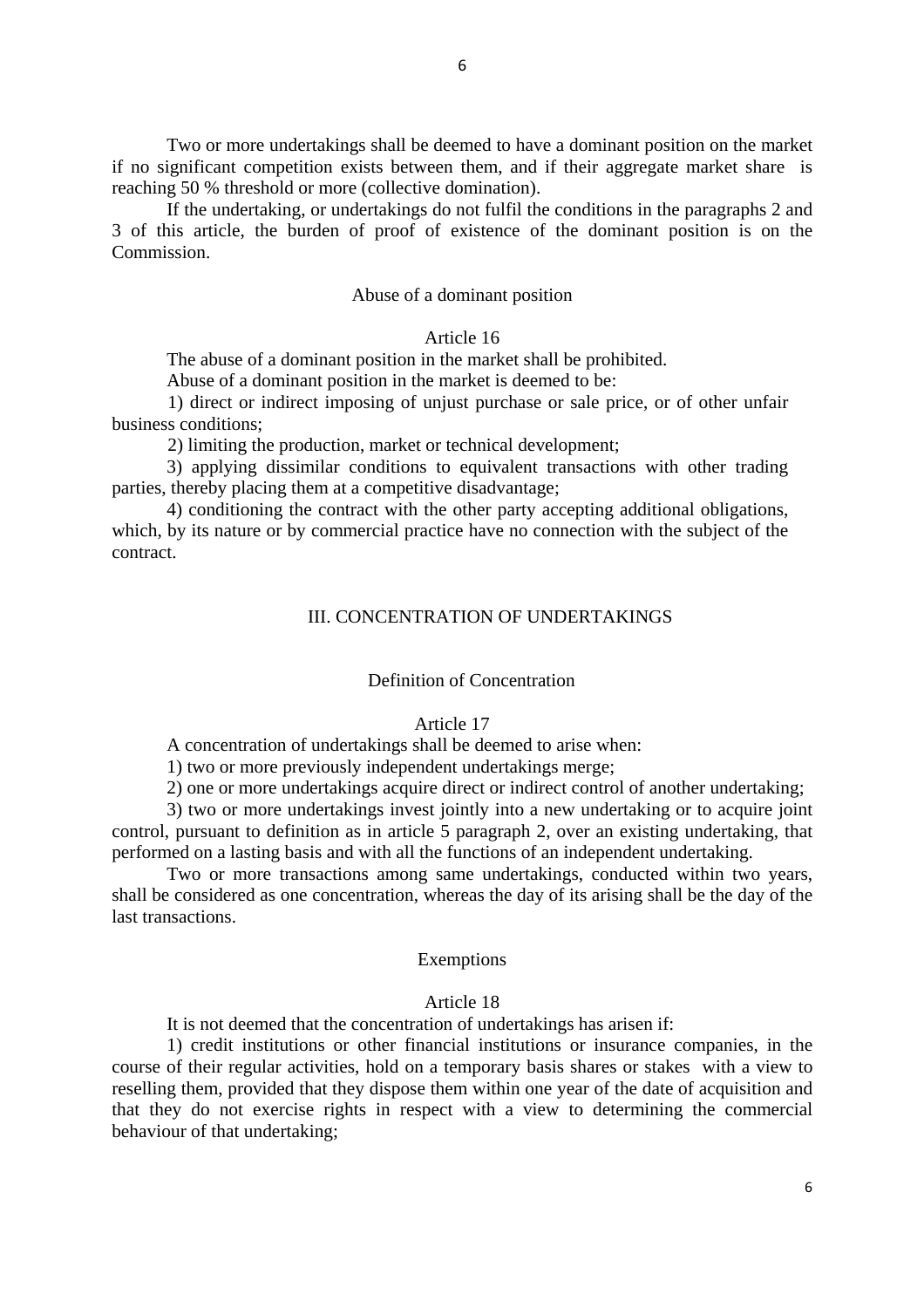2) an investment company acquires a share in companies, provided that the rights in respect are exercised only to maintain the full value of those investments and not to determine directly or indirectly the competitive conduct of those undertakings

3) the joint investment has purpose of the coordination of market activities of two or more undertakings, which remain fully legaly independent, under conditions provided by Articles 10 and 11 of this law;

4) the bankruptcy manager acquires control over an undertaking.

The Commission may extend the period in the paragraph 1 item 1) of this article, upon the request of a share or stake acquirer, under condition that the acquirer proves that the selling of shares or of stake was not reasonably possible, within that period, but by no longer than additional six months.

### Appraisal of concentration

## Article 19

Concentrations of undertakings are allowed except if they would significally limit, violate or prevent competition in the market of the Republic of Serbia as a whole or in a relevant part thereof, in particulary as a result of the creation or strengthening existing dominant position.

The concentrations shall be appraised in view of:

1) structure of a relevant market;

2) actual and potential competition;

3) market position of concentration participants and their economic and financial power;

4) possibility to choose the suppliers and users;

5) legal and other barriers to entry the relevant market;

6) level of competitiveness of concentration participants;

7) supply and demand trends for certain goods or services;

8) technical and economic development trends;

9) interests of consumers.

# IV. COMMISSION FOR PROTECTION OF COMPETITION

# Position of the Commission

### Article 20

The Commission is an independent organization that exercises competencies in accordance with this law.

The Commission has a status of a legal entity.

The Commission is accountable for its operation to the National Assembly of the Republic of Serbia (hereinafter referred to as the Assembly), to which it presents its Annual Report on its work by the end of the February of the current year for the preceding year.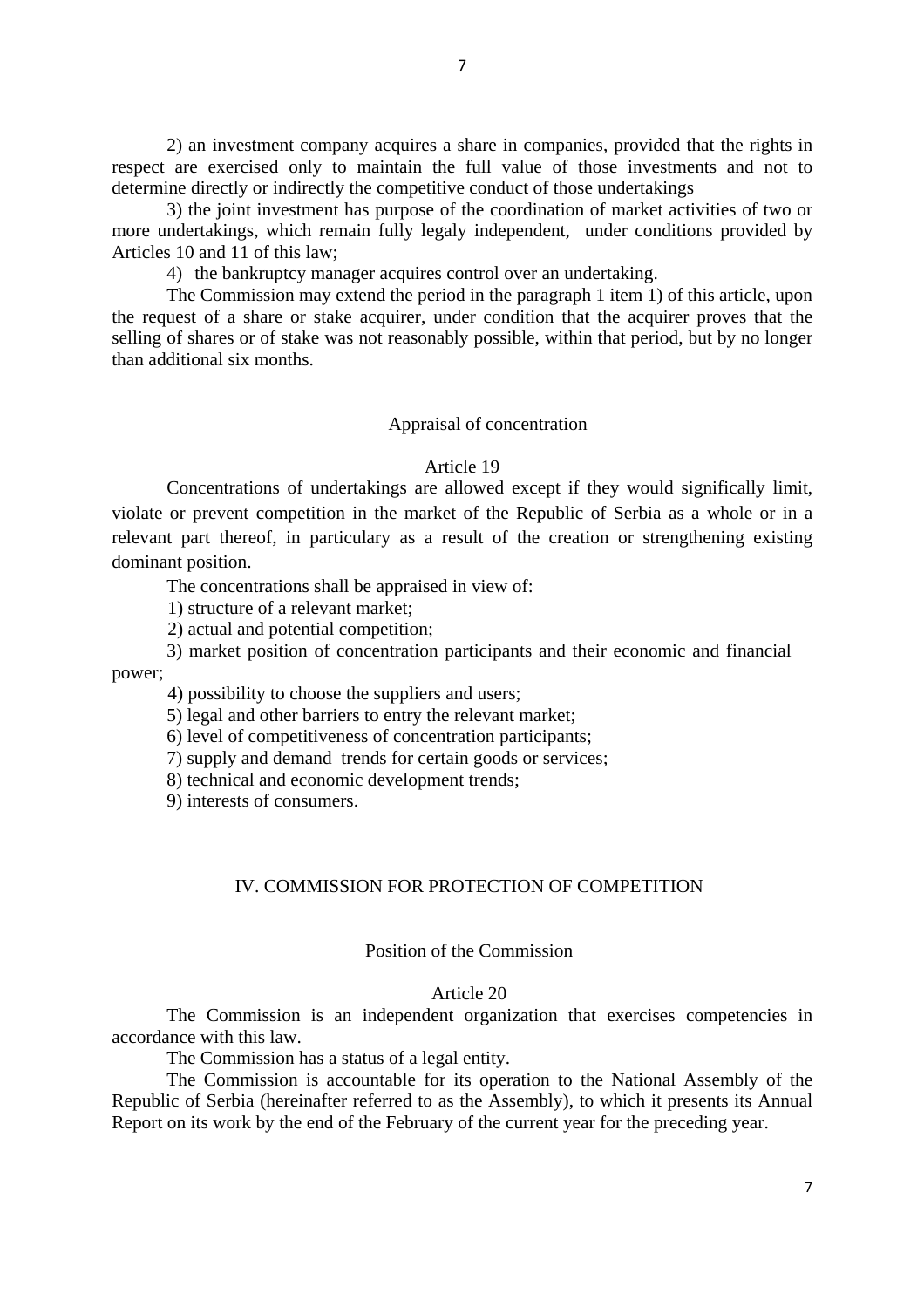# Competencies of the Commission

### Article 21

The Commission is competent to:

1) decide on rights and obligations of undertakings, in accordance with the law;

2) impose administrative measures according to this law;

3) be included in defining the rules in the field of protection of competition;

4) propose to the Government the regulation for implementation of this law;

5) enact instructions and guidelines for implementation of this law;

6) monitor and analyse the competition conditions on particular markets and in particular sectors;

7) submitt opinion to the competent authorities on draft rules, as well as on current rules that have an influence of the competition on the market;

8) issue opinions in view of implementation of rules in the field of protection of competition;

9) establish international cooperation in the field of protection of competitiveness, for fulfilment of international obligations in this area, and collecting information on protection of competitiveness in other countries;

10) cooperate with the state authorities, territorial autonomy and local-selfgovernment bodies, for providing the conditions for implementation of this law and other rules that regulate the issues of importance for protection of competitiveness;

11) perform acitivities with respect to raise awareness on the need for protection of competition;

12) keep the records on agreements announced reported, on undertakings that have a dominant position on the market, as well as on concentrations according to this law;

13) organize, perform and control the implementation of measures with which the protection of competitiveness is provided;

14) perform other operations in accordance with the law.

 The Commission performs the duties from the paragraph 1, items 1), 2), 3), 4), 5), 6), 7), 8), 9), 10) and 13) of this article, as assigned duties.

#### Organisation of the Commission

#### Article 22

The bodies of the Commission are the Council of the Commission (hereinafter referred to as the Council) and the President of the Commission.

The Council passes all decisions and acts on the issues in competence of the Commission, unless it is stipulated differently by the law and the internal rules of the Commission ((hereinafter referred to as the Statute)

The Council consists of the President of the Commission and four members.

The President of the Commission represents the Commission, decides on the issues in its competence and performs other duties in accordance with the law and the Statute.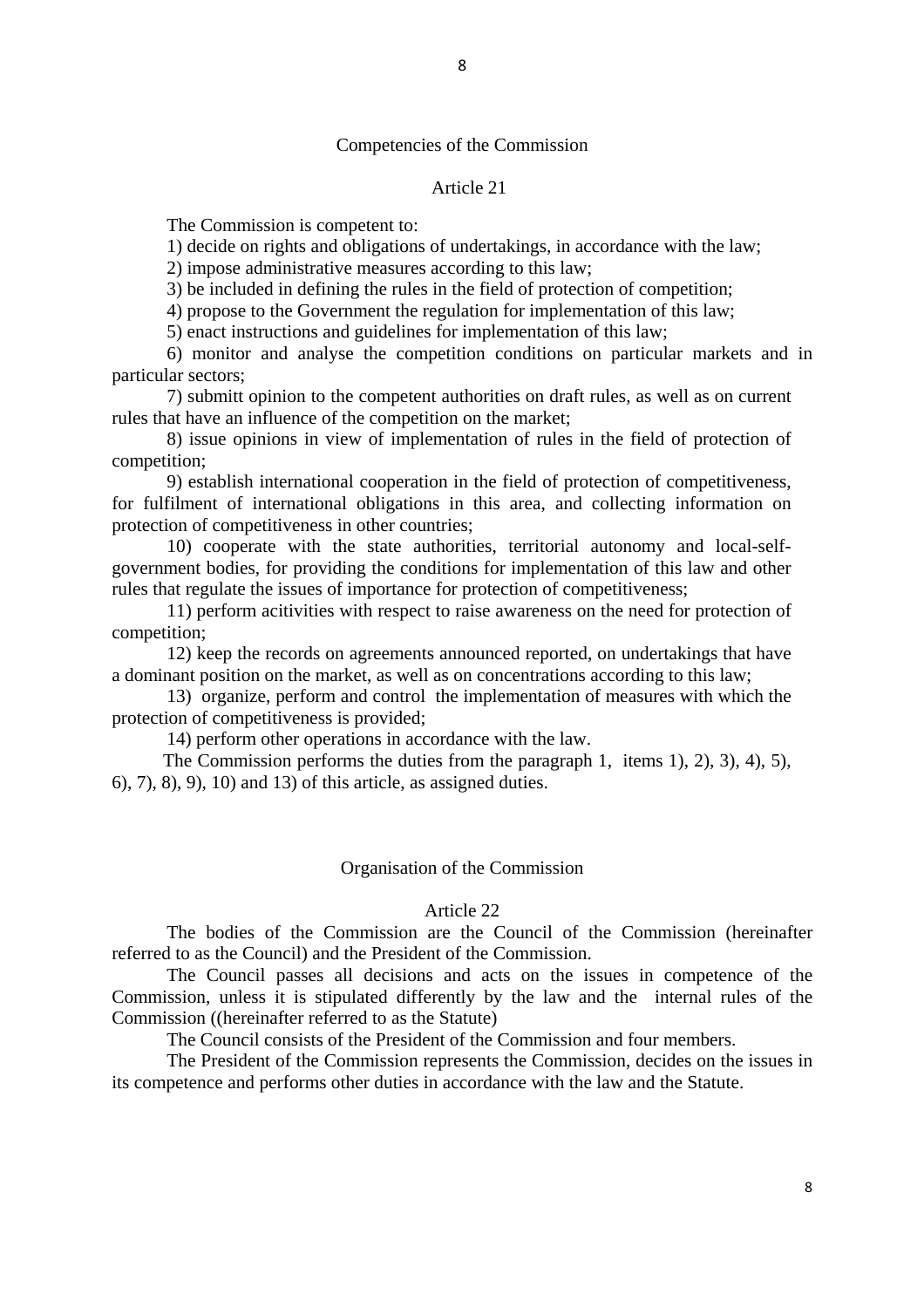# Election of the bodies of the Commission

#### Article 23

The President of the Commission and the members of the Council are elected among eminent economic and legal experts, with at least ten years of working experience and considerable achievements and/or practice in the relevant area, in particularly in the field of competition protection and *acquis communautaire*, and with reputation of being objective and impartial persons.

The President of the Commission and the members of the Council are elected and dismissed by the Assembly, upon the proposal of the parlamentary committee with competence for issues of commerce (hereinafter referred to as the Parlamentary Committee).

The election of the President of the Commission and the members of the Council is done on two separate candidate lists that compose at least the same or no more than a doubled number candidates than the number to be elected.

The candidates that receive the most of the votes on every list respectivly are elected for the President of the Commission and the members of the Council, if they receive the majority of votes out of the number of all members of the Assembly.

The same person could be a candidate on both lists and if elected on the list for the President of the Commission, the results of voting for that person on the other list shall not be considered.

The election of the bodies of the Commission is done through a public contest invited by the Chairperson of the Assembly, at least three months before the expiry of the mandate of the President of the Commission and the members of the Council or immediately after their dismissal in view of the article 24 of this law.

# Term of office

### Article 24

President of the Commission and members of the Council are elected for a five year term of office. The term may be renewed.

Term of office of the President of the Commission and/or members of the Council could terminate:

1) with expiration of the term of office;

2) by dismissal under reasons foreseen by the law;

3) by legal or factual reasons that make it impossible to perform duty (resignation, fulfillment of conditions for retirement, serious health condition that disables the fulfillment of the duties etc).

The reasons for dismissal from duty in view of paragraph 1 item 1) and 3) of this article, shall be determined by the Parliamentary Committee.

The Parliament dismisses the President of the Commission or a member of the Council from duty, upon proposition of the Council or the Parlamentary Committee, if:

1) it is undeniably determined that the information stated during the candidacy is incorrect, or incomplete in the sense of omitting of information which could significantly diminish the possibility of the election;

2) the circumstances from article 27 of this act should occur;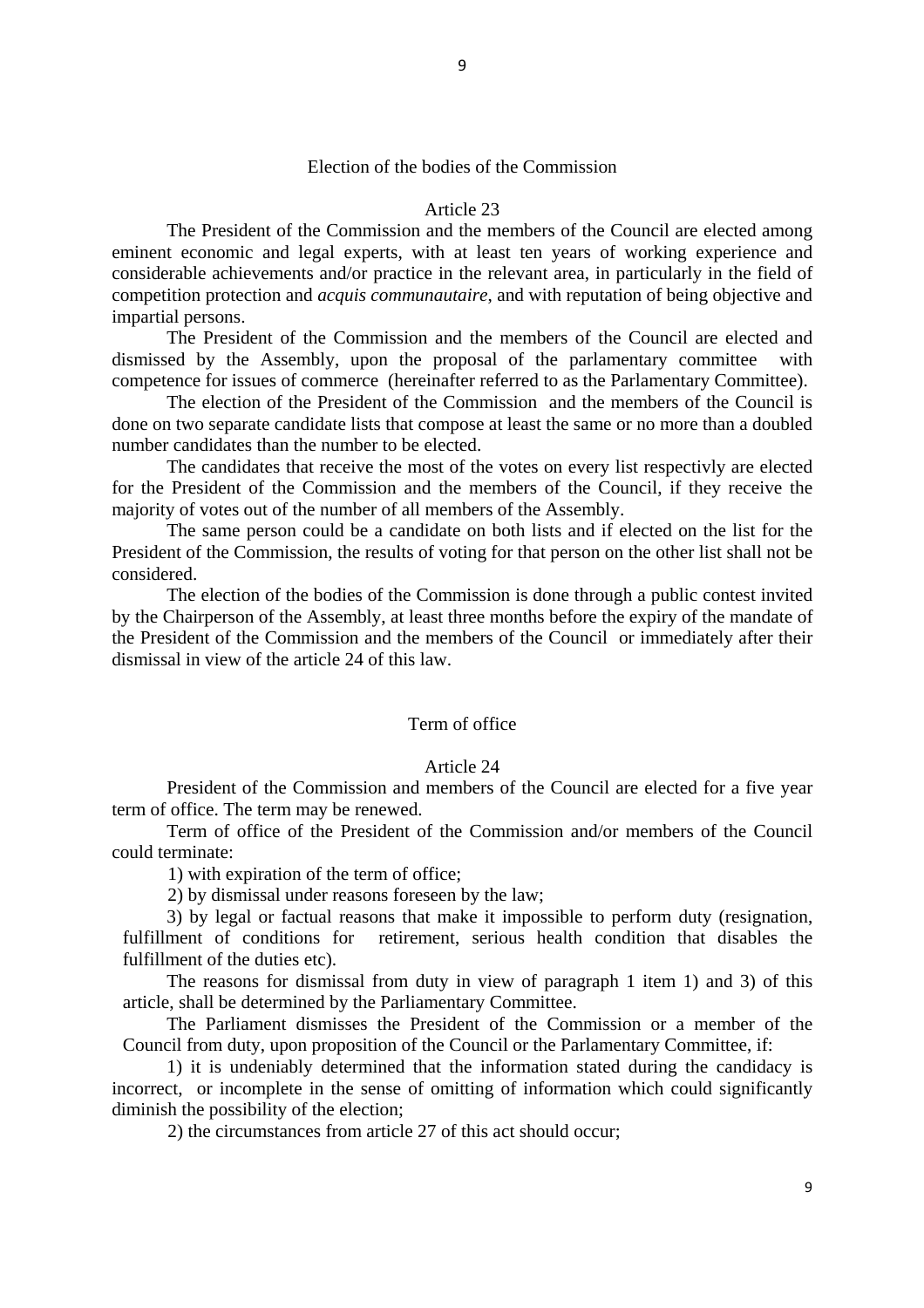3) in case of serious violation of this law and of the reputation of the Commission in the public.

 President of the Commission, or member of the Council, against which the proposition for dismissal was filed, is suspended until the issuing of the decision as per the demand, or six months the longest.

## Operation of the Council

## Article 25

The Council decides by a majority of votes of all members.

In the infringement procedure, an informant from the Council is designated, who shall in cooperation with the official assigned to lead the procedure, prepare the proposition of the decision and shall report to the Council on the reasons and all important facts and circumstances in the case.

President of the Commission shall determine the informant at the moment the procedure is initiated.

President of the Commission is due to preside and manage the Council, sign the decisions and other acts and ensure their execution.

The Council may select a person within its ranks, who would perform duties as in paragraph 4 in case of the exclusion or prevention from duty of the President of the Commission in the manner and under conditions and authorizations stated by the Statute.

# The Staff of the Commission

#### Article 26

The Staff of the Commission shall perform duties under competencies of the Commission, in accordance with this law, the Statute and other acts of the Commission.

General labour regulations shall be applied to the rights and obligations of the staff of the Commission.

 With regard to legality of operation, expertise, political neutrality, impartialaty, the use of official language, qualifications for employment and training, as well as office management, regulations relevant for public administration shall be applied.

The Staff of the Commission is managed by Secretary.

Secretary is appointed by the Council by majority of the votes.

 Person eligible for the position of Secretary shall be faculty of law or economy graduate, with at least ten years of working experience and knowledge of competition protection.

Secretary shall be accountable for its work to the Council.

## Incompatibility of functions and jobs

# Article 27

President of the Commission and members of the Council may not perform any other public function or professional activity, during their term, and they may not conduct any other public or private affair with a fee, including consultant services and advices.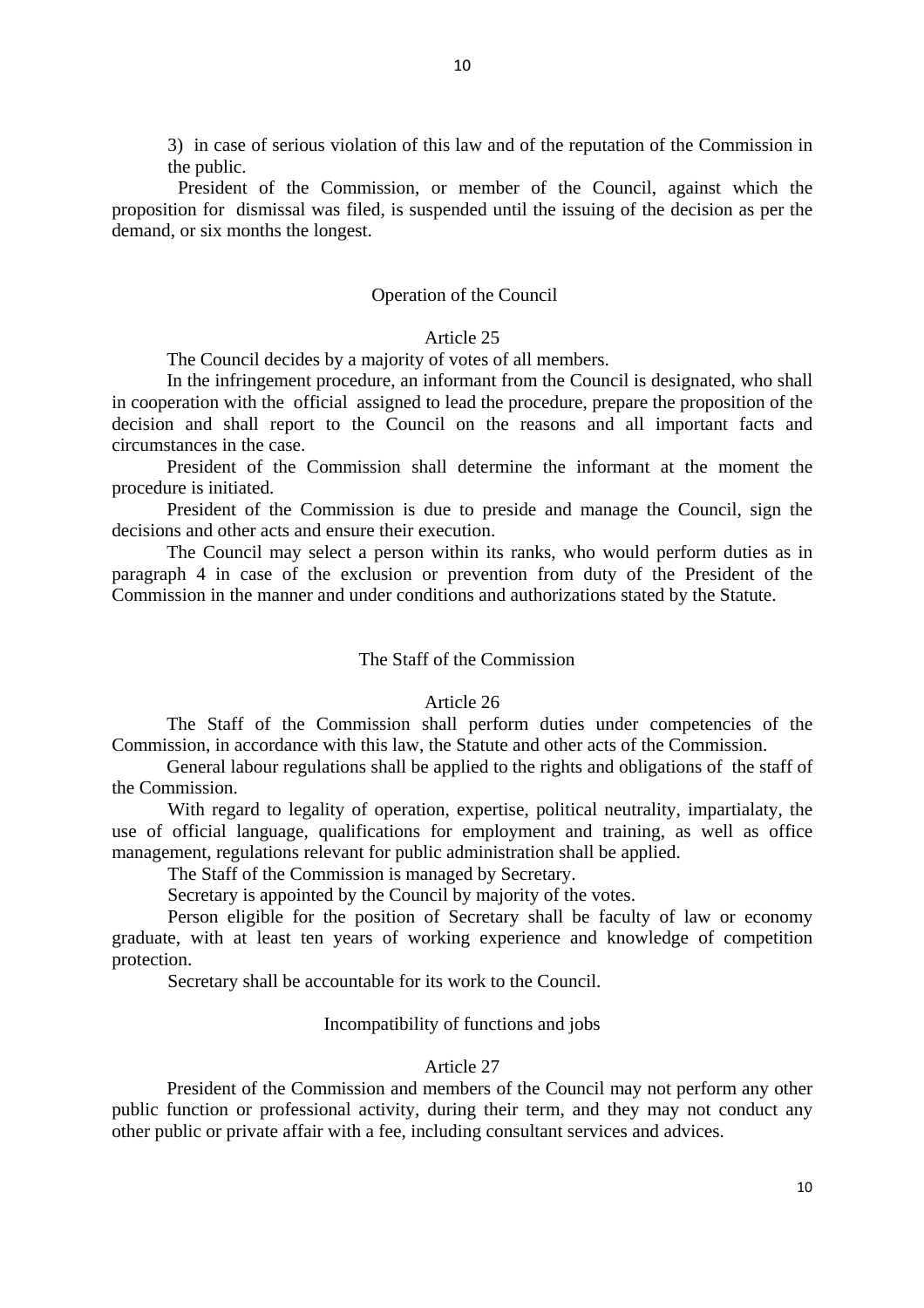The prohibition from paragraph 1 of this article does not apply to scientific activity, teaching activity at the university and activities concerning a specialized training.

President of the Commission and members of the Council may not be members of bodies of politic parties, nor to promote program or political positions of political parties in public.

## Conflict of interest

# Article 28

President of the Commission and members of the Council have a status of an official in the sense of the law that regulates the conflict of interest while performing public functions.

President of the Commission and member of the Council, whose membership expired, cannot be representatives in a procedure according to this act, at least two years after their membership or employment ended.

President of the Commission and member of the Council and the staff, when becoming a member, or beginning an employment, provide a signed statement that there are no obstructions for their selection, determined in paragraph 1 of this article.

 With regard to staff of the Commission, regulation relevant for conflict of interest of public servants shall be applied.

#### Salaries and compensations

#### Article 29

President of the Commission and members of the Council are entitled to a salary or compensation for working in the Commission.

# Statute and other acts of the Commission

# Article 30

Statute of the Commission determines the internal rules of organization, manner of operation and implementation of procedures, as well as the authorization to issue other acts of the Commission.

The Statute of the Commission is passed by the Council, with the previous authorisation of the Government.

The Statute shall be published in the Official Bulleting of the Republic of Serbia.

# Financing of the Commission

# Article 31

Funds necessary for the activities of the Commission shall be provided out of income generated particularly from:

1) fees to be paid to Commission pursuant to the provisions of this law;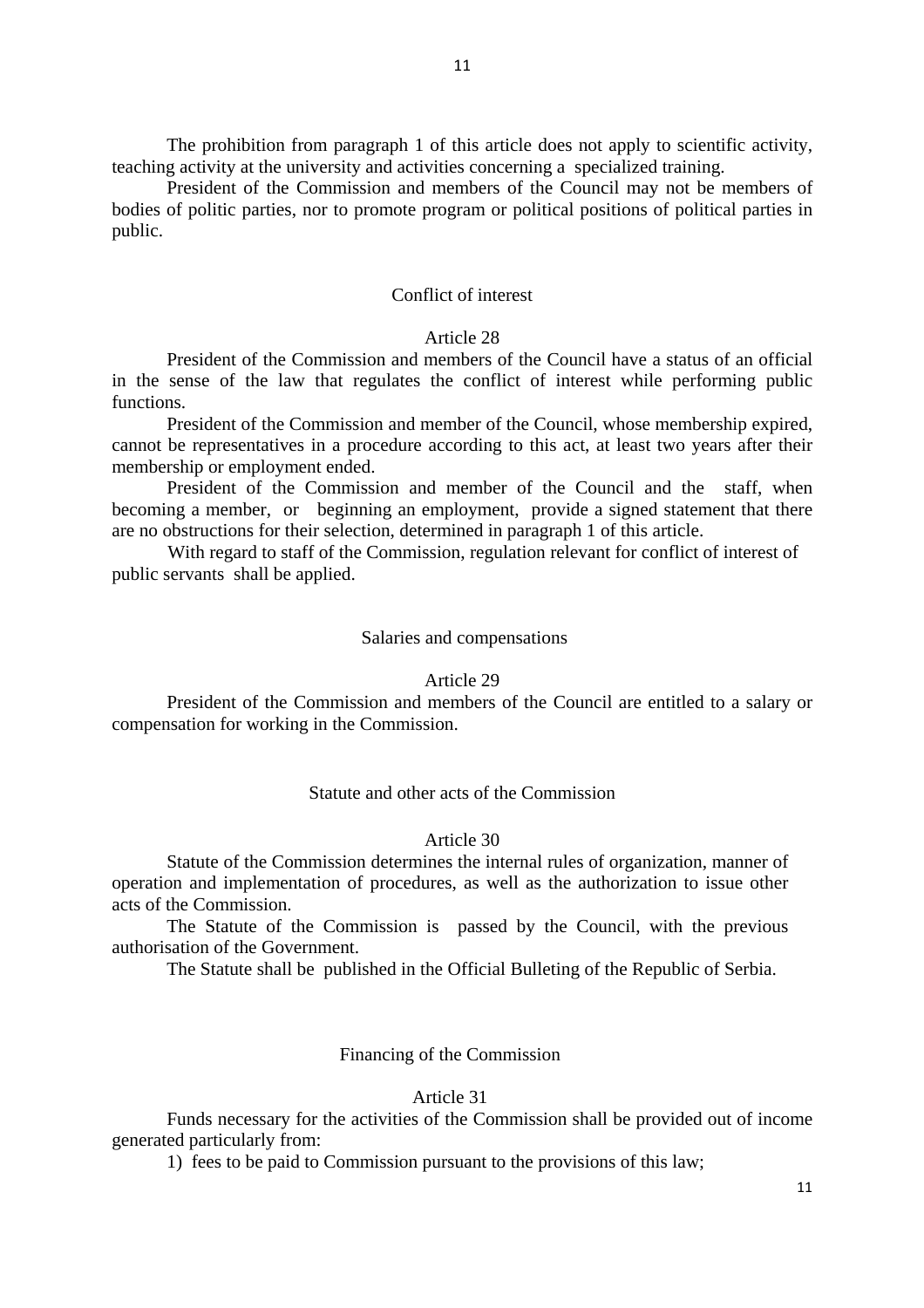2) donations, except for donations of undertakings to wich this law shall apply;

3) income gained by sale of publications of the Commission;

4) other sources pursuant to the law.

Compensation referred to in paragraph 1 item 1) of this article shall be determined by the Tariff determened by Commission and confirmed by the Government.

Tariff referred to in paragraph 2 of this article shall be published in the Official Gazette of the Republic of Serbia.

# Financial Plan

# Article 32

Financing of the Commission shall be made according to the financial plan prepared by the Commission for each year and submitted to the Government for approval at the latest until November 1, of the current year for the following year.

If financial plan would not be approved in line with provision of paragraph 1, financing of the Commission shall be performed under the limit of expenditure in previous year, until approaval of financial plan.

Financial plan shall contain total incomes and expenditures of the Commission, including allocations relating to reserve funds, as well as factors on the basis of which the costs of salary shall be determined.

Total expenditures of the Commission contained in Financial Plan, including reserves, may not be higher than the expenditures necessary for the efficient implementation of the law.

Surplus in income in relation to expenditures generated by the Commission shall be paid to the budget of the Republic of Serbia.

If operation of the Commission would be jeopardized due to unsufficiant income, Commission shall provide information and proposal of measures to the Government, including possibility of budget support.

Balance sheet of the Commission shall be subject to the annual auditing by state auditing institution.

The Commission shall issue its balance sheet at the latest three months upon the completion of the financial year.

# V. PROCEDURE BEFORE THE COMMISSION

1. General provisions of the Procedure before the Commission

# Party in the procedure

# Article 33

 The party in the procedure before the Commission is the undertakings that notifies concentration or requests individual exemption, as well as the undertaking against which the investigation procedure is initiated.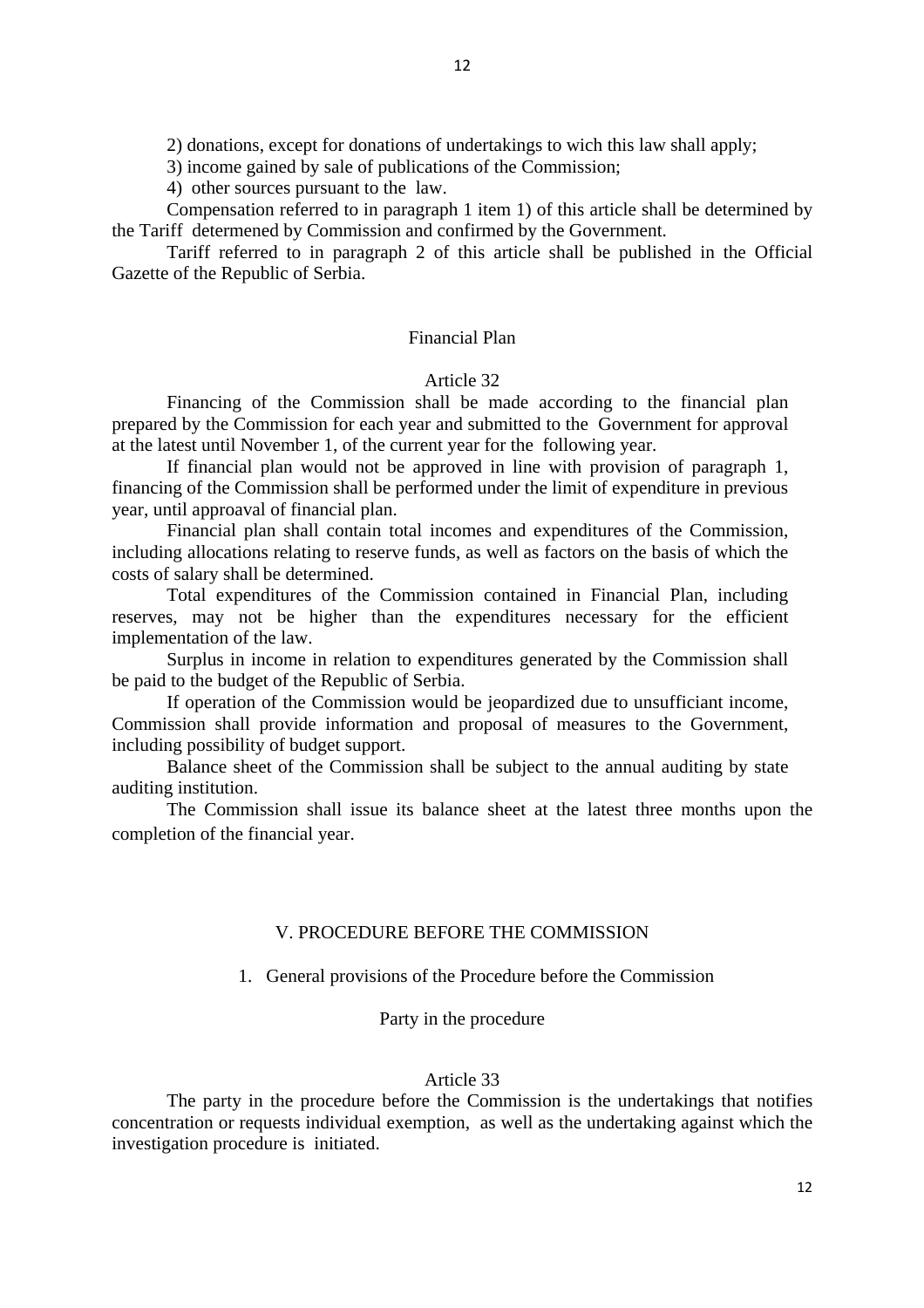13

 Claimants, persons that notified potential infringements regarding the competition, providers of information and data, experts and organizations whose analyses are used in the procedure as well as other public entities and organizations cooperating with the Commission in the procedure are not considered as parties in the procedure.

# Applicability of General Administrative Procedure

# Article 34

The provisions of the law on the general administrative procedure shall apply to the procedure before the Commission unless otherwise determined by this law.

# Initiation of procedure ex officio

# Article 35

The procedure of investigating the infringement of the competition shall be initiated *ex officio* when the Commission learns on the basis of submitted initiatives, and otherwise available information that there are plausible indications of the infringement, as well as in the case of investigation of the concentration pursuant to article 62 of this law.

The order on the initiation of the procedure passed by the President of the Commission must contain a description of the action or the provisions of the law which might present the infringement of the competition, legal basis and reasons to initiate the procedure as well as an invitation to all natural and legal persons to send the Commission the documents and other relevant information they have.

Appeal against the order on initiation of the procedure is not allowed.

 Commission shall provide information on the outcome of initiative to the person that submitted initiative within 15 days of its submission.

# Initiation of the procedure upon request of the party

# Article 36

The procedure as to the approval of both concentration and individual exemption shall be initiated and performed upon the party's request, unless otherwise determined by this law.

# Expeditious procedure

# Article 37

 The Commission may pass the decision directly, without investigation being performed if the party states the facts in its request or submits the evidence on the basis of which the state of the facts could be determened or it could be determened from the facts known to the Commission, that there is an grounded assumption in the procedure upon notification that the concentration fulfills requirements of article 19 of this law, unless conditions for ex officio investigation of concentration are determented.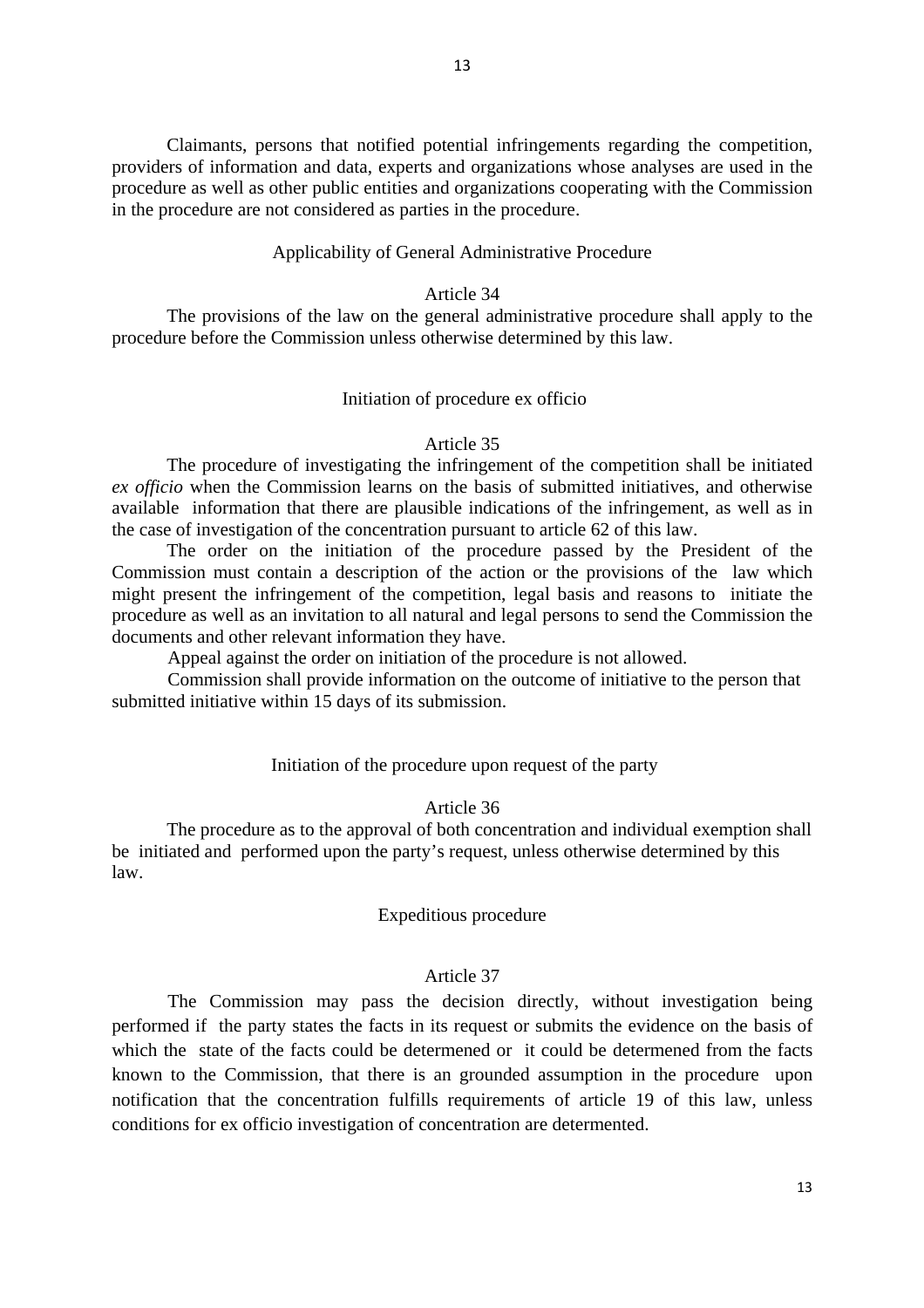The decision in expeditious procedure shall be passed by the President of the Commission.

### Decisions passed by the Commission

#### Article 38

On the infringement of the competition as well as on individual exemption and approval or prohibition of the concentration, Commission shall pass a decision.

Before passing a decision on possible infrigement of the competition, Commission shall notify the party on important facts, evidence and other elements on wich its decision would be based upon and it shall invite the party to present its case within given timeline.

The decision on measures for protection of competition is composite part of the decision that specifies the infringements relating to competition

 Decisions of the Commission are final in administrative procedure and administrative dispute against them is allowed.

Procedural decisions, interim measures and putting forward the evidence shall be passed in the form of the order.

The order is in written form if it should be delivered to the party or to the third party, or to be published.

Orders for provision of evidence are passed by authorized official of Commission, unless otherwise determined by this law.

Appeal against the order is allowed, unless otherwise determined by this law.

The President of the Commission shall decide upon the appeal against the order passed by an authorized official and the Council shall decide upon the appeal against the order passed by the President of the Commission.

Appeal against the order shall not postpone its execution.

## Delivery

# Article 39

Delivery of letters (invitations, decisions, orders and alike) shall be in accordance with rules of general administrative procedure.

Exceptionally, in case of repeated delivery, or in case of delivery in the form of public statement, the contents of the letters shall be published on the Commission's web site and shall be considered delivered after 15 days from the date of publication, unless the Commission decides to extend that period.

The party may not object to inappropriate delivery if the letter is delivered to the address of the party's seat as registered in the Business Registry.

In the procedure against connected undertakings, the delivery to one undertaking shall be considered as delivery to all related undertakings.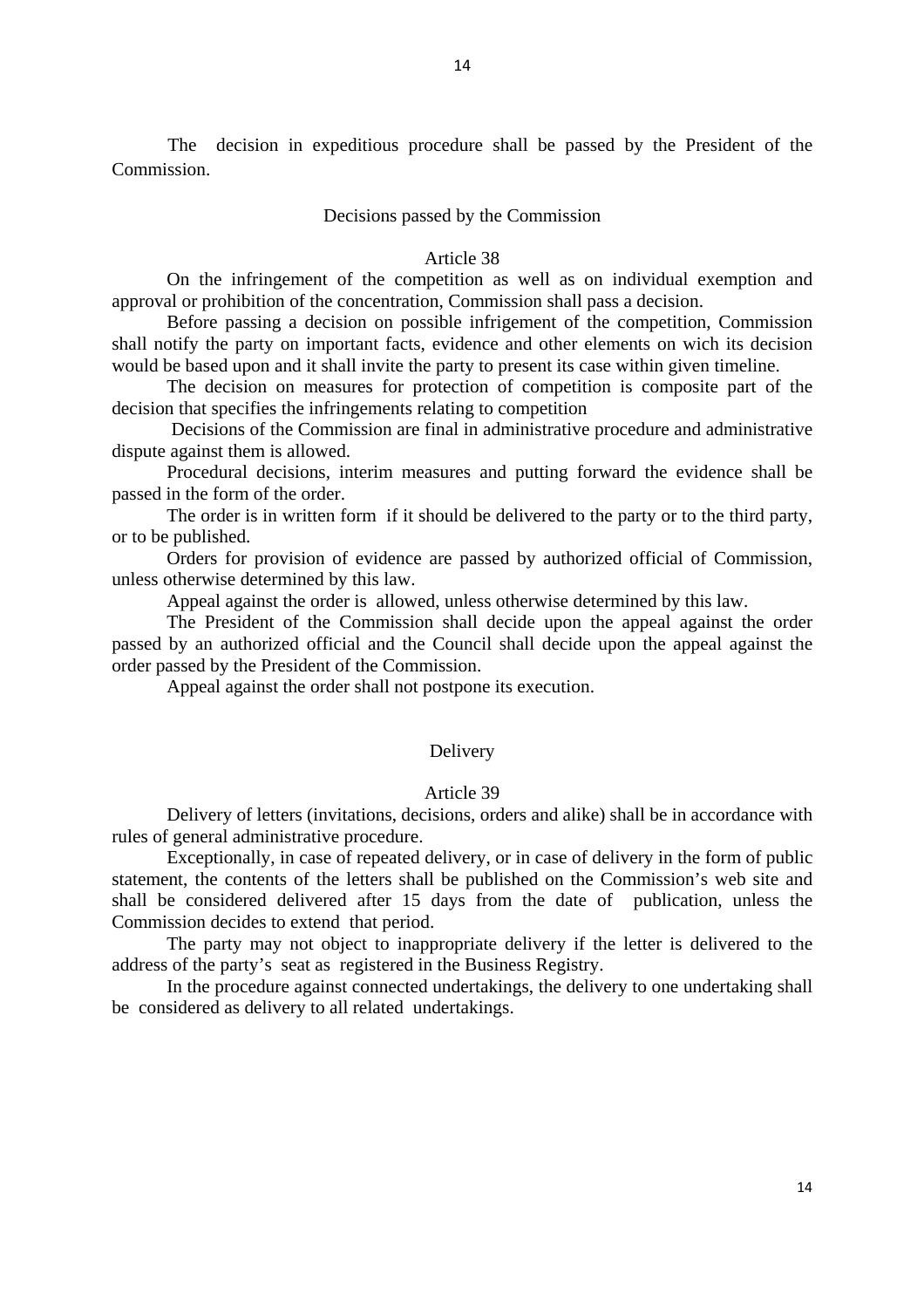## Article 40

The decision on the infringement of the competition as well as the order on initiation of the ex officio procedure shall be published in the Official Gazette of the Republic of Serbia and on the Commission's web site.

The order to initiate the procedure shall not be published if the President of the Commission assesses that the course of events in the procedure might be jeopardized upon the publication.

### Investigation procedure

# Article 41

Investigation procedure comprise activities in providing evidence with objective of correct finding of the state of the matter, providing the statements of parties and witnesses, expertise, collecting data, documents and items, as well as performing inspections and temporary dispossessions.

Investigation procedure shall be executed by an authorized official of the Commission's staff, appointed by the President of the Commission for each case in particular.

Orders for inspection and expertise are passed by the President of the Commission.

The list of authorized experts in procedure before Commission is determined by the Council.

#### Official identification of the Commission

# Article 42

The officials of the Commission who are authorized to execute the activities in the investigation procedure shall be provided with official identifications.

Official identifications stipulated in paragraph 1 shall be issued by the President of the Commission.

The Government shall specify the form and contents of the official identification stipulated in paragraph 1 of this article.

### Access to the file and documents

# Article 43

The party shall have the right to inspect the file and to copy certain documents at its own expense.

Records on voting, official reports and draft decisions, records labeled as confidential, as well as protected data cannot be either inspected or copied.

Persons who submit an initiative for the inspection regarding the infringement of the competition, information providers and other persons able to prove their legally-founded interest in monitoring the procedure have the right to be informed about the course of the procedure.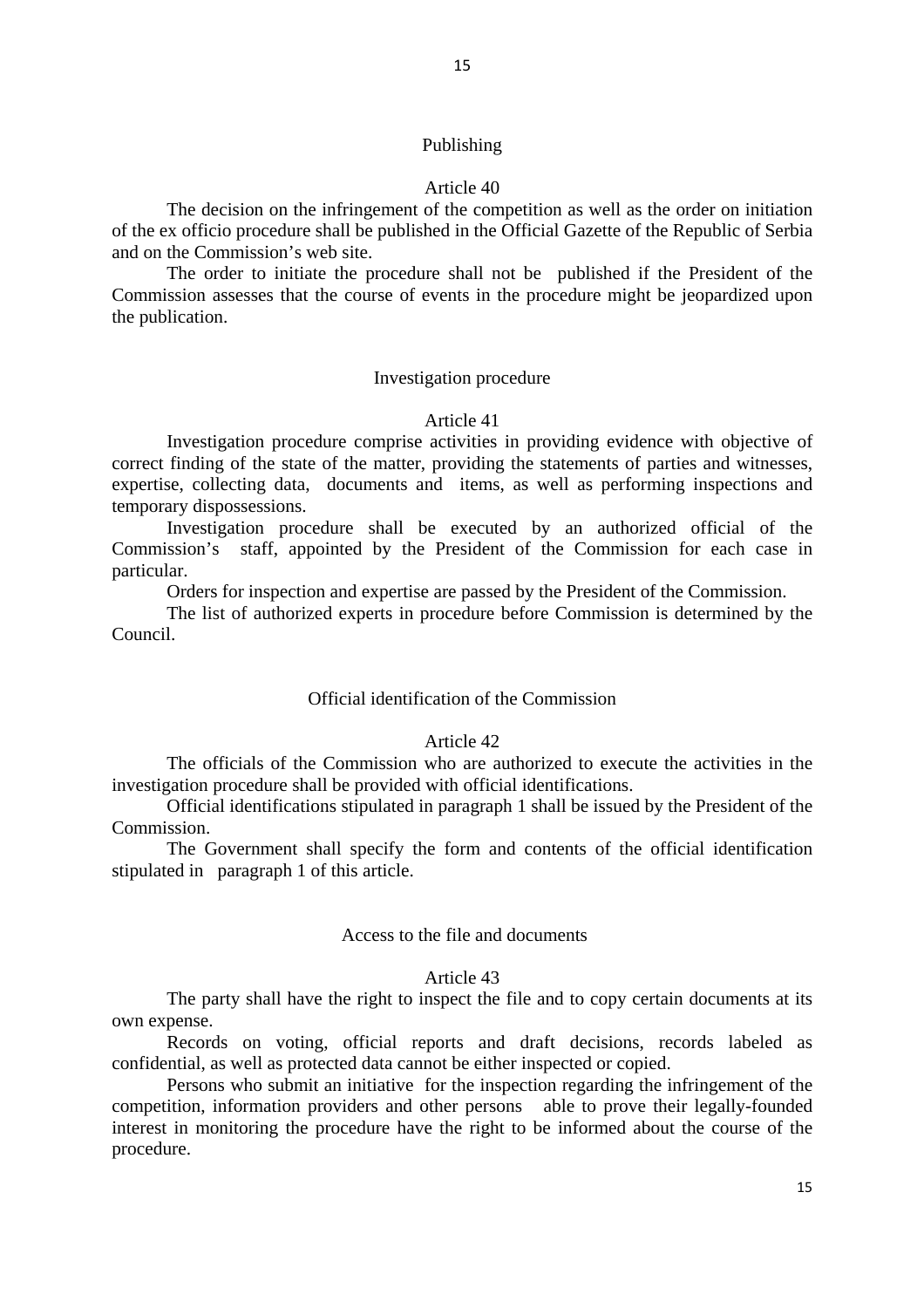## Submitting documents for inspection

#### Article 44

The order implies that parties in the procedure to submit, or to provide for inspection the relevant information in written, electronic or any other form, documents, items that contain the information as well as other items that may be subject to evidence in the procedure, that party is obliged to possess or there is grounded indication of possession.

In case the party would not submit, or provide the required document, information or item for inspection by the time the procedure is closed, the Commission shall pass the decision by taking into account available evidence in the case, where doubts that may arise from lack of evidence shall be used against the party that did not proceed in accordance with the order.

### Protected information

#### Article 45

Following request of the party, a person that filed an intitiative for the inspection regarding the infringement of the competition, or a other person that submits or provides the required information in the procedure for inspection, the measure on protecting the source of information or particular information (protected information) shall be ordered if assessed that the interest of the party in question is justified and more important than public interests regarding the subject of that request.

The party that submits the request stipulated by paragraph 1 of this article shall present the possibility of substantial damage as likely due to unveiling the source of information or information specified in the request.

The order on the protection of sources of information and protection of information shall be passed by the President of the Commission.

Protected information shall not be considered information of public importance with respect to the law that defines the free access to information of public importance.

### Renewal of the procedure

#### Article 46

Procedure before the Commission could be renewed according to the provisions of general administrative procedure, as well as in the case of infrigments of conditional approval of the concentration.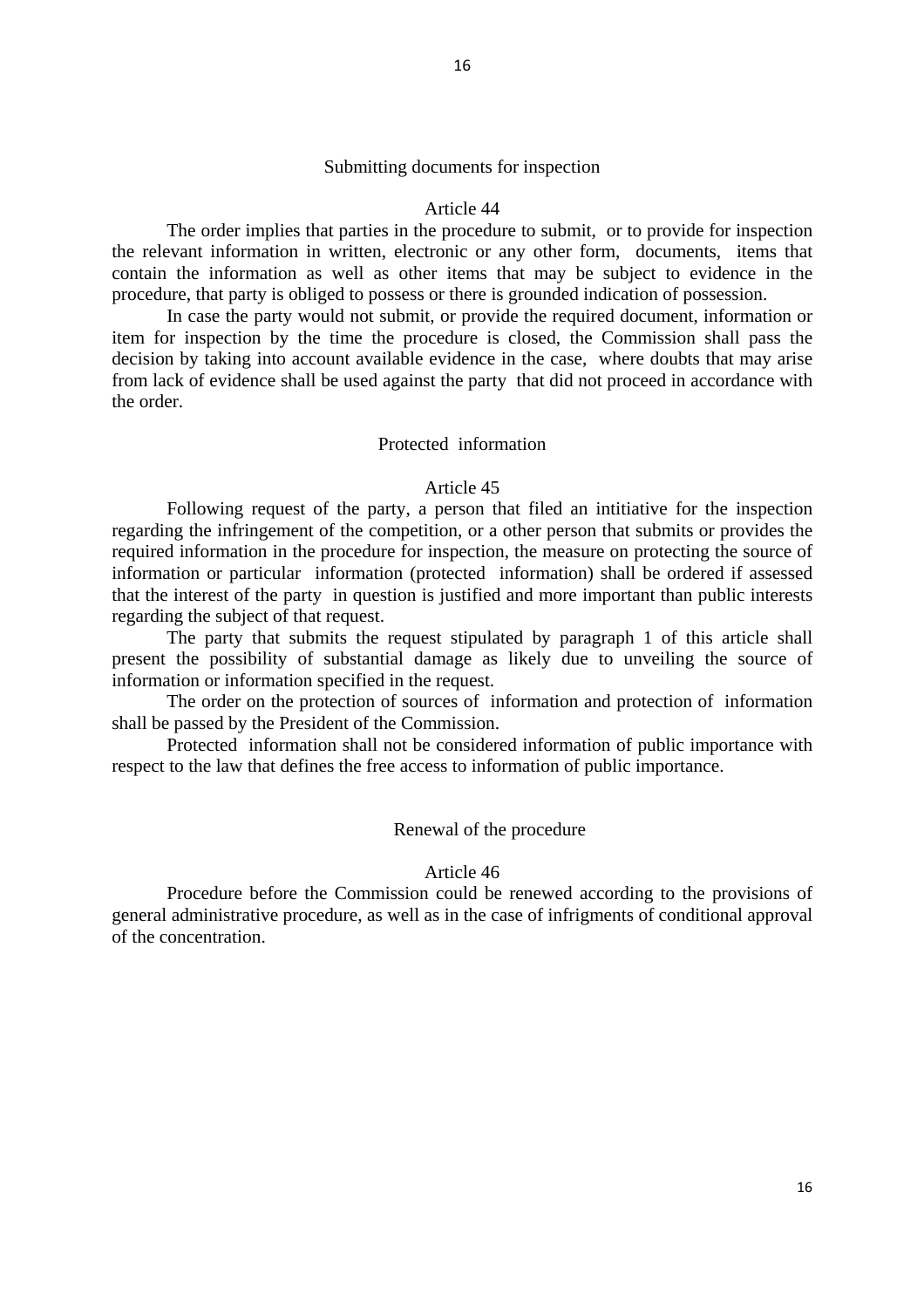# 2. Specific regulations of procedure regarding the infringement of the competition

### Sector inquiries

## Article 47

Where the trend rigidity of prices or other circumstances suggest that competition may be restricted or distorted on the market, the Commission may conduct its inquiry into a particular sector of the economy or into a particular type of agreements across various sectors. With objective to execute sector analyses regarding first paragraph of this Article, the Commission may request that undertakings submit all necessary information or documents and may carry out any inspections necessary for that purpose.

The Commission may explicitly require that market participants submit all agreements, decisions or notes with respect to concerted practices .

The Commission is obliged to publish the report on executed sector inquiry on its internet site and other appropriate manner and may invite undertakings to comment on them.

#### Obligation to provide required information

## Article 48

If there is grounded indication that required information, documents or items are possessed by other person, the Commission shall issue the order for their submission, or inspection.

Any person is due to submit, or provide for inspection the information, documents or items which are the subject of the request, except in cases stipulated by the law.

A request for providing information especially contains the details about who and what it relates to, the deadline , as well as warnings about consequences if information is not provided, that is, if fake information is provided.

Following request of a person who is obliged of submitting, or providing the information for inspection, the Commission may inspect and collect the information in that person's premises.

## Cooperation of state entities and organizations

#### Article 49

Commission may submit a request for information to other state entities and organizations as well.

State entities and organizations are due to cooperate with the Commission and to proceed as stipulated in paragraph 1 of this article, within the given deadline, or to submit the information, documents or other required evidence they possess or to provide an explanation about the subject of the request.

Obligation from paragraph 2 of this article specifically refers to entities and organizations in charge of statistics, tax authorities, local self-government authorities and organizations, chambers of commerce and other organizations that perform public authorities.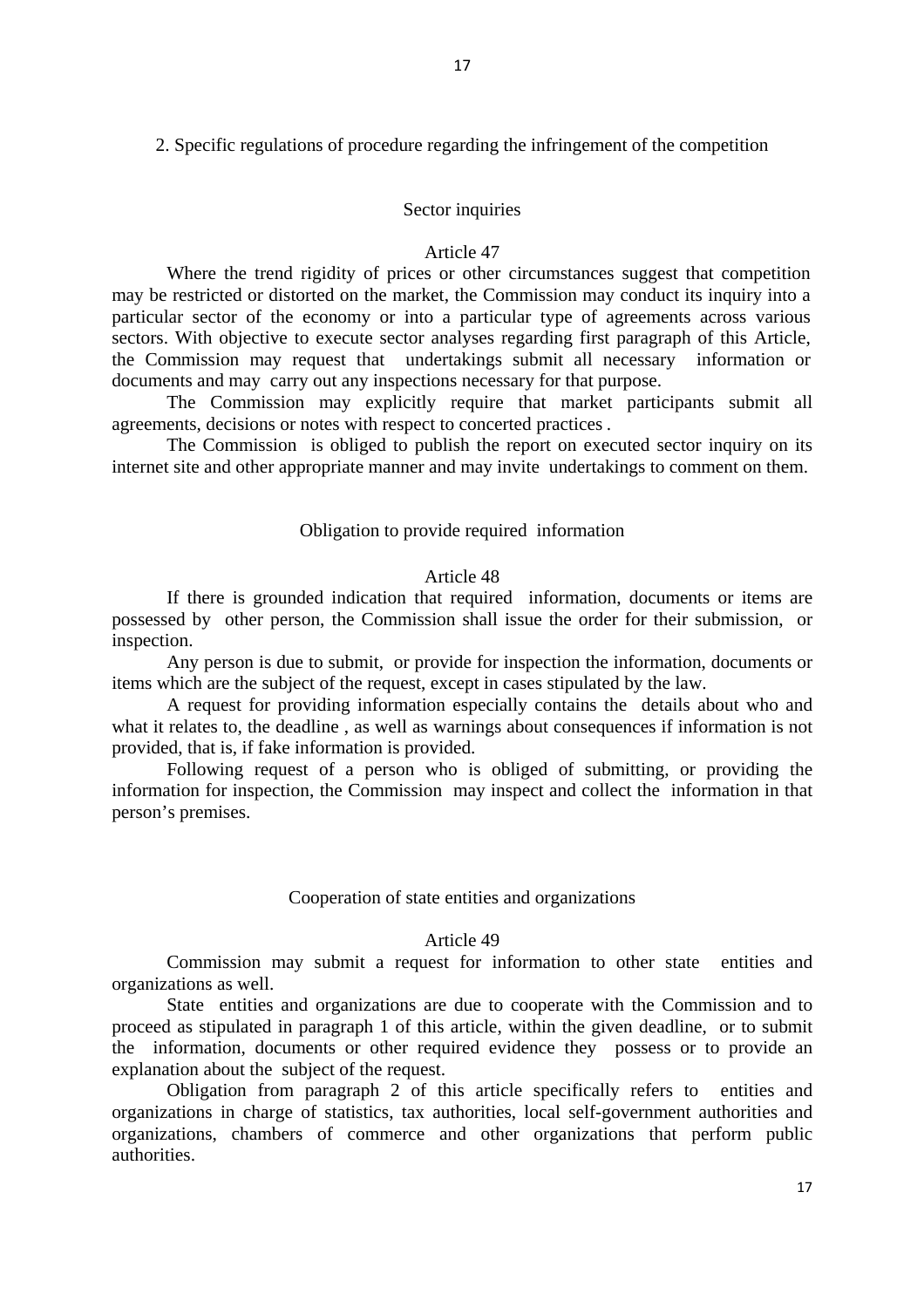In case of an untimely or incomplete action, or lack of action of the entity or organization as in paragraph 1 of this article, the Commission may provide the information about that to the entity that is with authority in control of the operation of an entity or organization in question, or to wich it is accountable for operation, with a demand to take necessary actions in order to acquire needed information.

In case of a lack of cooperation after acting in accordance to the paragraph 5 of this article, or multiple failed attempts of the Commission to establish cooperation with a certain state entity or organization, the Commission may publish the information related to the matter.

# Cooperation with the police

# Article 50

As per demand of the Commission, the police will assist during certain actions in the procedure, and particularly with inspections and provisional repossessions.

Provisions of article 49 paragraphs 4 and 5 refer to cooperation with the police as well.

# Privileged communication

# Article 51

Letters, notices and all other forms of communication between the undertaking against which the procedure is on going, and its attorneys in the scope relevant to the procedure itself, shall be considered as privileged communication.

Provisions of this law on protected information will be applicable to privileged communication as appropriate.

If doubted that the misuse of privileged communication occurred, President of the Commission may reassess the content, or decide on suspension of this option in relation to some of its forms.

### Authorizations in inspection

#### Article 52

Authorized officials in course of investigation, may:

- 1) enter and check business premises, vehicles, land and other premises at the seat of the party and other places where the party or a other person perform business and other activities;
- 2) inspect business and other documents, regardless of the manner that these documents are stored;
- 3) repossess, photocopy or scan business documentation, and if this is not possible due to technical reasons, the authorized official may repossess the business documentation and keep it for the time necessary to make copies of this documentation;
- 4) seal business premises and business documents for the time of the investigation;
- 5) take oral or written statements from the representative of the party or its employees, as well as the documents on the facts that are the subject of the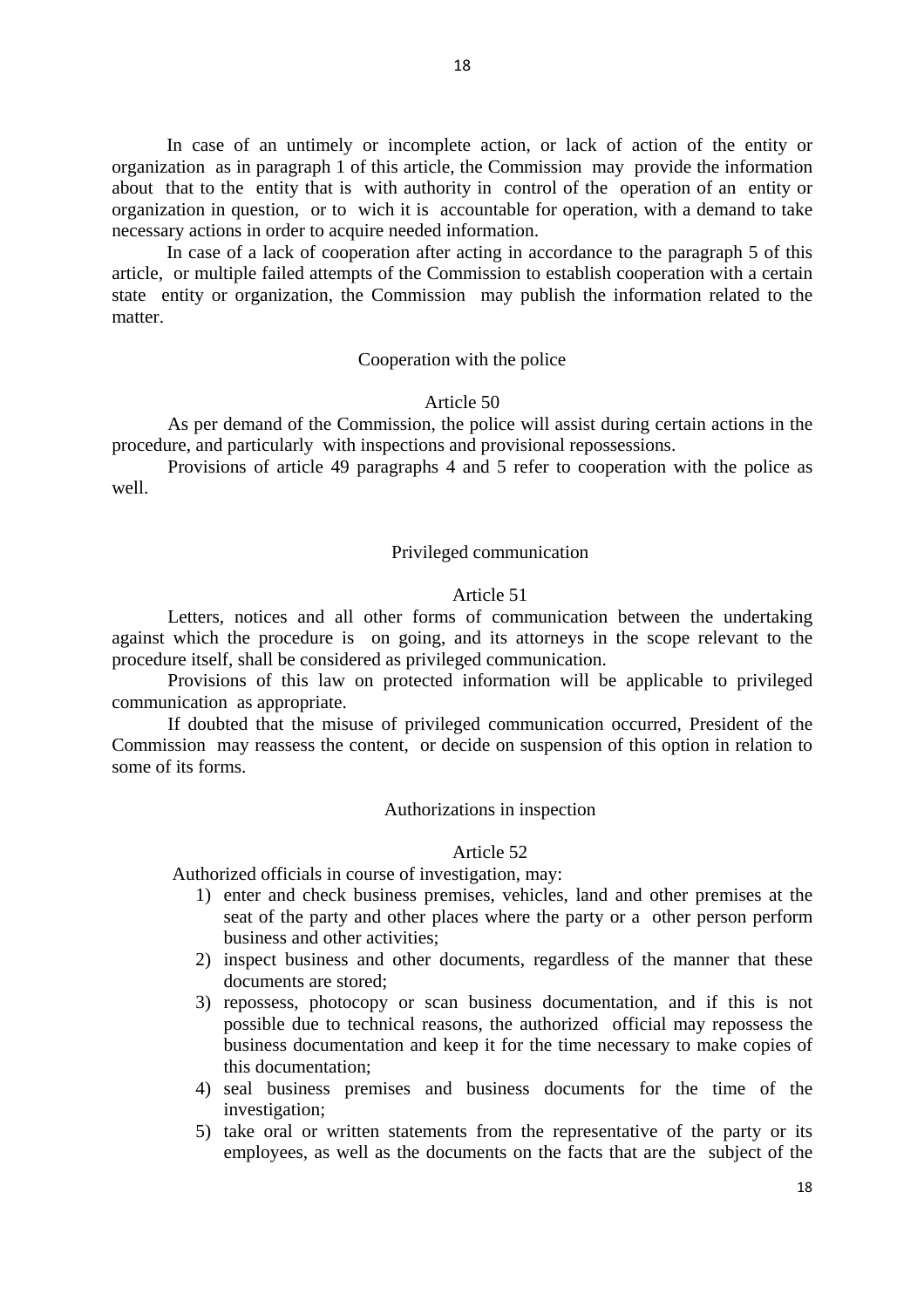investigation, and if a written statement is necessary, the authorized official must set a date until which this statement must be delivered;

6) perform other actions that are in accordance with the objective of the procedure.

The party must be provided with the possibility to be present at the scene of investigation if demanded, unless the intention of the demand is to prolong and impede the procedure.

# Unannounced inspection

# Article 53

If there is a plausible concern of danger of disposal or altering evidence that are in possession of the party or other person, unannounced inspection may be performed.

Unannounced inspection is performed by sudden control of the premises or information, documents and items on the scene, on which the party, or holder of premises is notified at the time of the investigation and on the scene.

## Entering the premises

# Article 54

If it is necessary that the investigation is performed in the premises of the party or other person, the authorized official of the Commission that is conducting the investigation is obligated to show his official identification to the owner or holder of these premises, and to give the decision on conducting the investigation in these premises, and to demand to enter the premises.

If the party does not allow access to the premises, authorized official can enter the premises without permission, and with the assistance of the police if necessary.

If it is necessary to conduct the investigation in the apartment or facility attached, and the owner, or. holder of the premises objects, the Commission will immediately ask for an appropriate court order.

The court order may be issued by the court of jurisdiction for judicial review against decisions of the Commission.

Holder of the apartment may be present during the inspection of the appartment in person or by representation, along with two witnesses.

If the owner or the holder of the apartment is not present, two adult witnesses must be present at the investigation.

### Temporary repossession of documents and items

## Article 55

If during the investigation, documents, items or items that contain information or other items relevant for the decision in the process are found, they can be temporarily possessed until all relevant information and facts from these documents or items are established, or until the process is ended before the Commission at the latest

The order on temporary repossession of documents or items, and the order on their return are presented by the authorized official conducting the investigation, or procedure.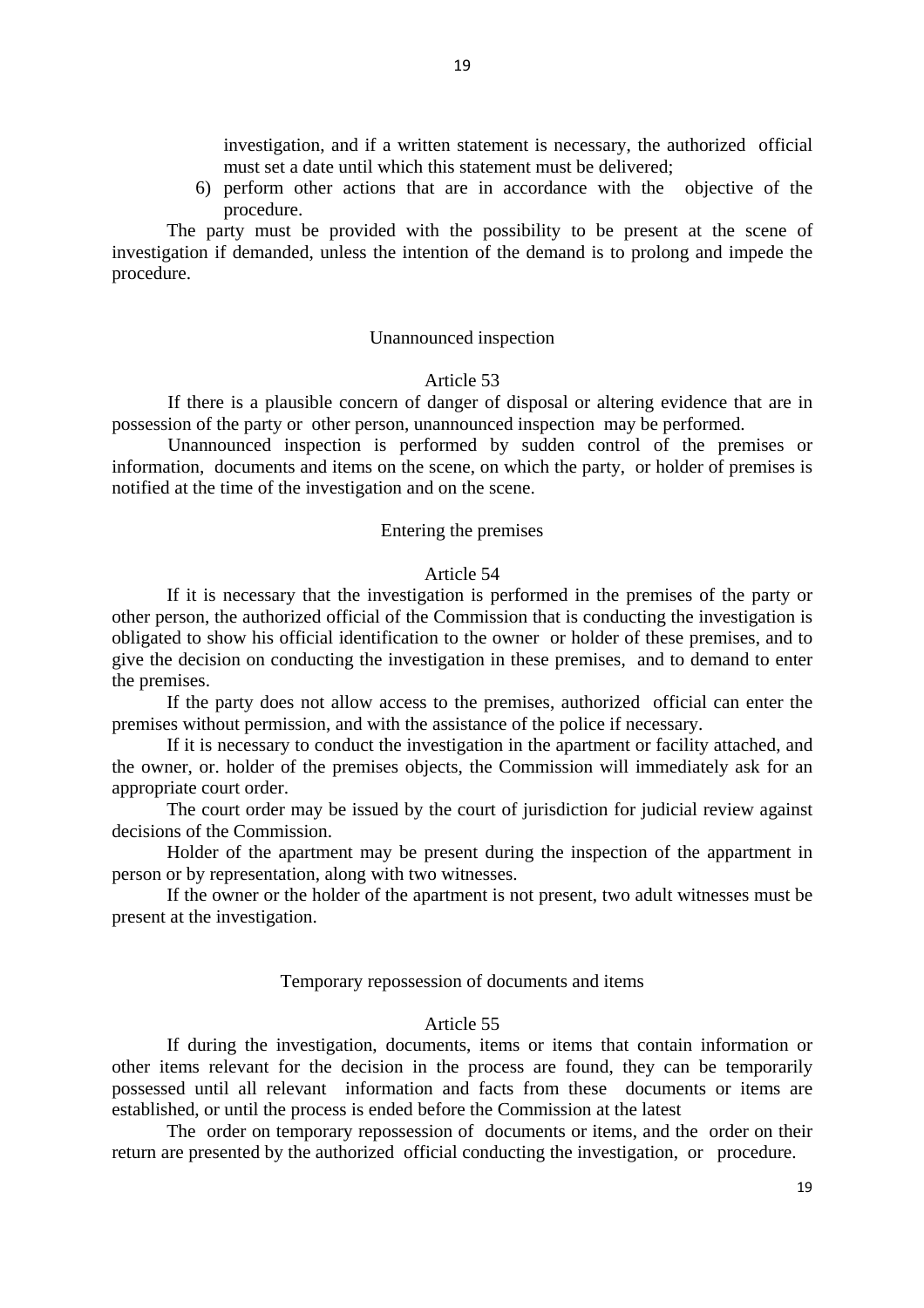A written certificate on temporary repossession is issued at the scene to the person from whom documents or items are taken.

Expenses of the repossession and storage, as well as the possible damage of documents and items, falls under expenses of the procedure.

#### Interim measures

#### Article 56

In cases of urgency due to the risk of serious and irreparable damage to persons to which actions or acts in the process directly refer, the Commission can an order a ban of certain actions or execution of acts, or order the obligation of taking actions that prevent or remove their damaging consequences.

The order from paragraph 1 is passed by the President of the Commission.

Interim measures from paragraph 1 of this article can last until the decision in that procedure is passed.

#### Administrative measures issued by the Commission

# Article 57

If the Commission finds that an infringement to the competition was made or other violation of this law is commited, it will issue a measure for protection of competition, measure for removal of results of competition infringement or other measure proscribed by this law.

 In determenation of the amount of fine under measure for protection of competition or procedural penalty, intention, gravity, consequences and period of the infringement to the competition are considered.

Payment of the fines are into the account of the state budget.

If the amount of fine is lessened or measure revoked, reimburment is made on account of state budget under the limit of the amount payed in that case.

 Interest amount and other costs in case of the amount od fine lessened or measure revoked, shall be reimbursed at the account of the Commission.

 For measures against associations of the undertakings, all members of the association are equaly accountable.

 If fine is not payed in due time, enforsed payment will be made by the tax administration according to the relevant tax legislation.

Government prescribes criteria for measurement of the amounts of fines, the methodology and payment timeframe under the measure for protection of competition and procedural penalties, as well as conditions for definition of other measures as in paragraph 1 of this article, in more details.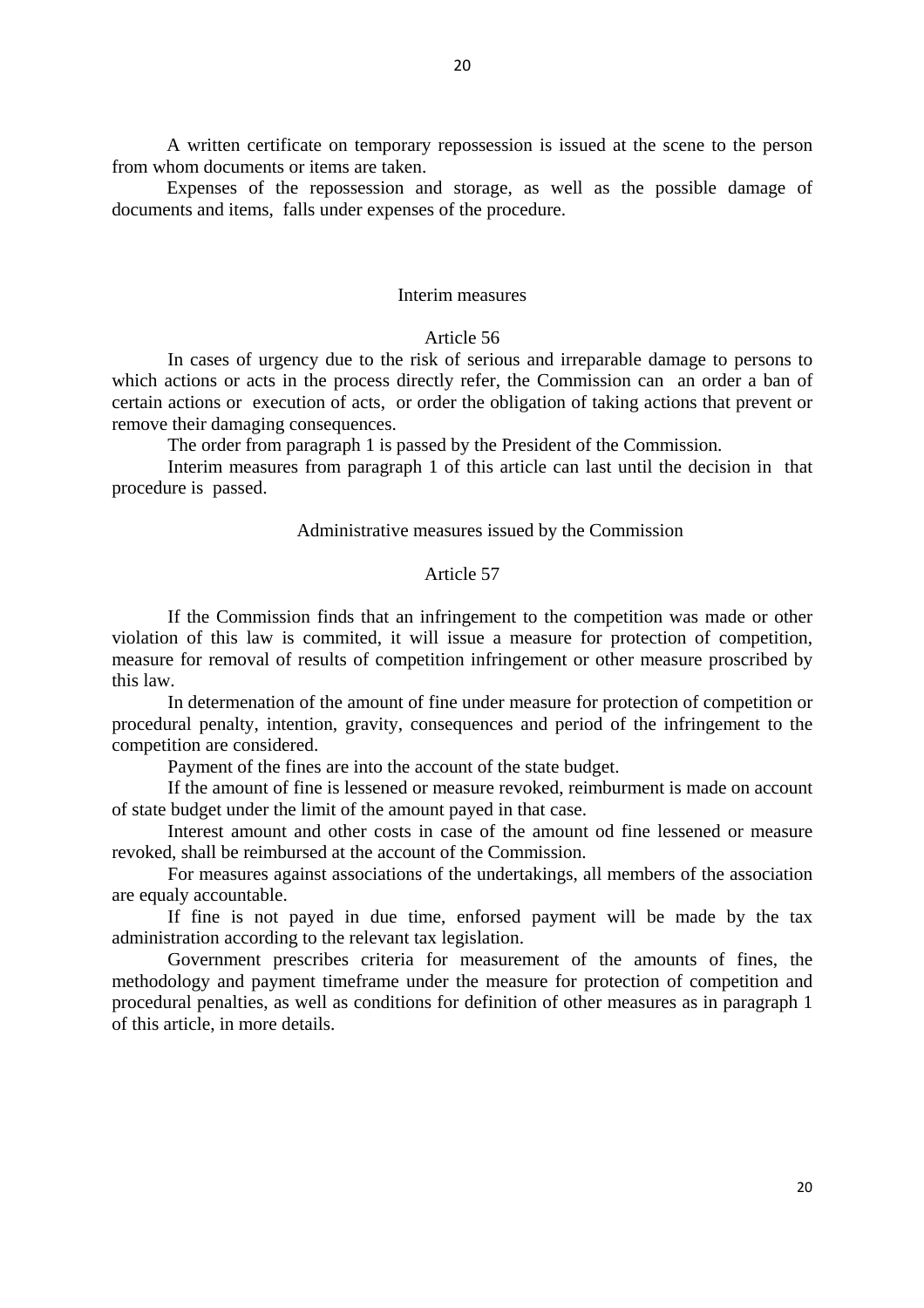# Suspension of procedure

## Article 58

If a minor infringement is established, the Commission may pass an order on suspension of procedure, if party is committed not to continue or renew the act that was subject of procedure, and/or committed to compensate possible damages.

Suspension of procedure shall not be longer than six months.

The Commission shall supervise the implementation of commitment in line with paragraph 1 of this article, *ex officio*.

If party would not comply with its commitment or perform other act of infringement, Commission shall continue the procedure.

Order on suspension and continuation of procedure is passed by the President of Commission.

#### Measures for removal of results of competition infringement

# Article 59

Commission may issue measures for removal of results of competition infringement, aside the decision of the infrigement and/or measure for protection of competition, with goal to eliminate or to prevent the infrigement of the same or similar kind, giving the order for certain behavioure of to ban a certain behavioure (behavioural measure).

 Measures from paragrah 1. of this article have to be proportionate to the infringement in question and in direct relation with acts or deeds that caused it.

 If infrigement to the compitition is determined, as well as significant danger of its repetition as result of the structure of the undertaking, Commission may issue order to change the structure of undertaking with goal to eliminate that danger and/or to re-establish the structure as it existed before the infringement (structural measure).

 Structural measure is issued if there are no conditions to issue equaly or similarly effective behavioural measure or if behavioural measure would present larger burdain for undertaking than structural measure in question, or if earlier behavioural measure related to the same infringement had no effect or was incompletly fulfilled.

 Structural measure may particularly require decomposition of the structure of the undertaking through sell-off of its parts or property to the persons that are not connected to that undertaking.

The Government shall determine conditions for provision of measures from paragraph 1 and 3 of this article in more detail.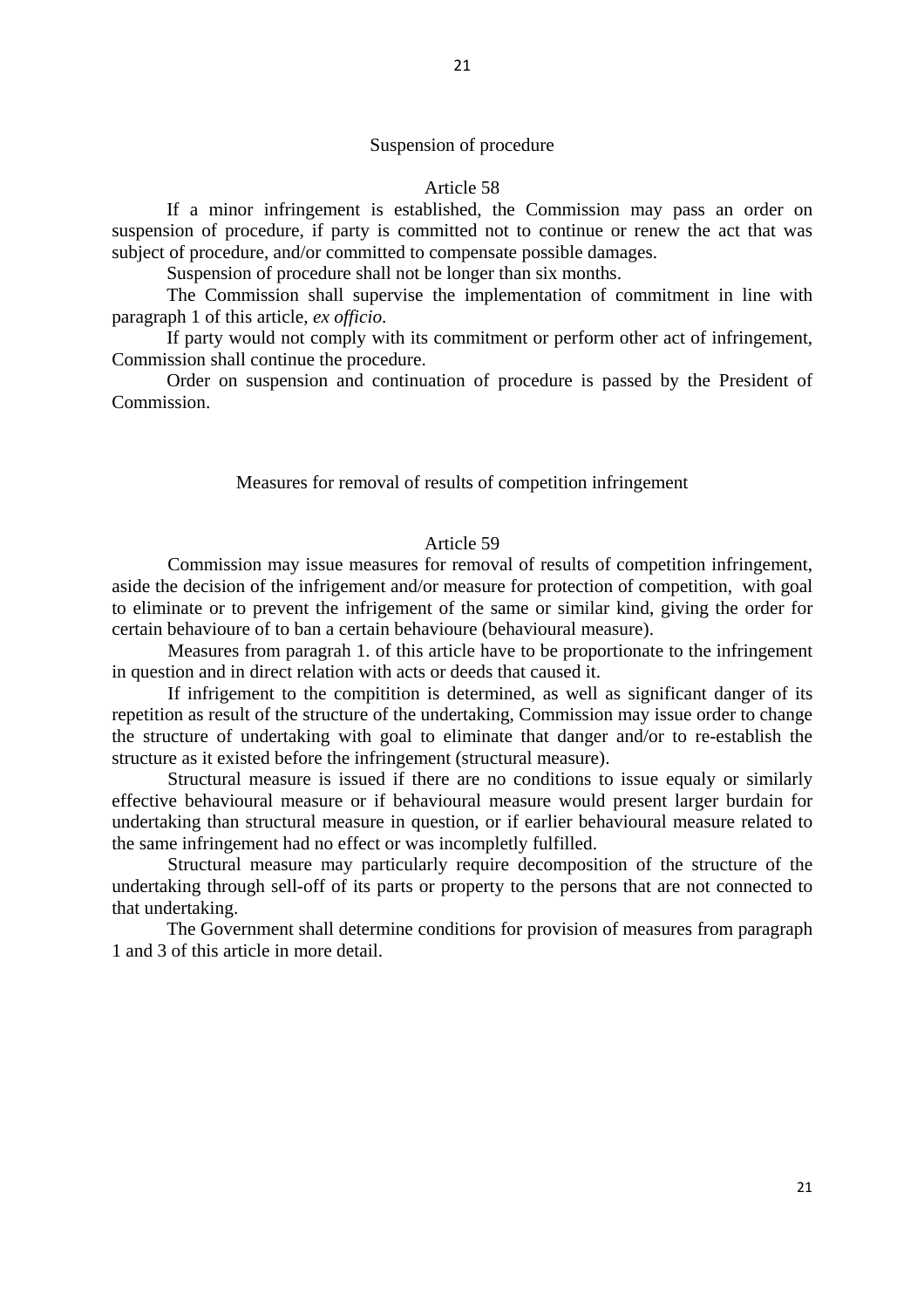Procedure upon request for individual exemption

# Article 60

 Decision upon request for individual exemption is to be passed within 60 days from the day of submitting the request.

 The decision on individual exemption especially must comprise a date of entering into force, the expiration date of the individual exemption, and the conditions of the exemption.

Prolongation of the expiration date for individual exemption can be requested by a special request that is submitted four months at the latest before the expiration date from the decision on individual exemption.

As per request from paragraph 3 of this article, the same or different conditions and expiration date on the individual exemption can be determined.

For issuing the decision upon submitted request from paragraphs 1 and 3 of this article, applier must pay a fee in the amount that was established by the Tariff from article 31 paragraph 3 of this law.

4. Specific regulations of procedure regarding concentrations

# The obligation to notify the concentration

# Article 61

A concentration must be notified to the Commission in case:

1) the combined aggregate annual turnover of all undertakings concerned made on the global market in the preceding year is above  $\bigoplus$  00 million, with the condition that at least one participant in the concentration on the market of Republic of Serbia has incomes over  $\epsilon 0$ million;

2) the aggregate annual turnover of at least two undertakings of concentration made on the market of Republic of Serbia is higher than  $\epsilon$  20 million in the preceding year, if at least two undertakings concerned have annual turnover more than  $\epsilon$  million each in same period.

On the calculation of the total turnover from paragraph 1 of this Article, the income that these participants make on the market between themselves will not be included.

 Concentration through company take-over according to relevant legislation, has to be notified regardless of conditions in paragraph 1 of this article.

# Investigation of the concentration *ex officio*

# Article 62

After having knowledge of the conducted concentration, the Commission may conduct investigation of the concentration if the mutual market share of the participants in concentration on the market of Republic of Serbia is 40%, or in case of grounded indication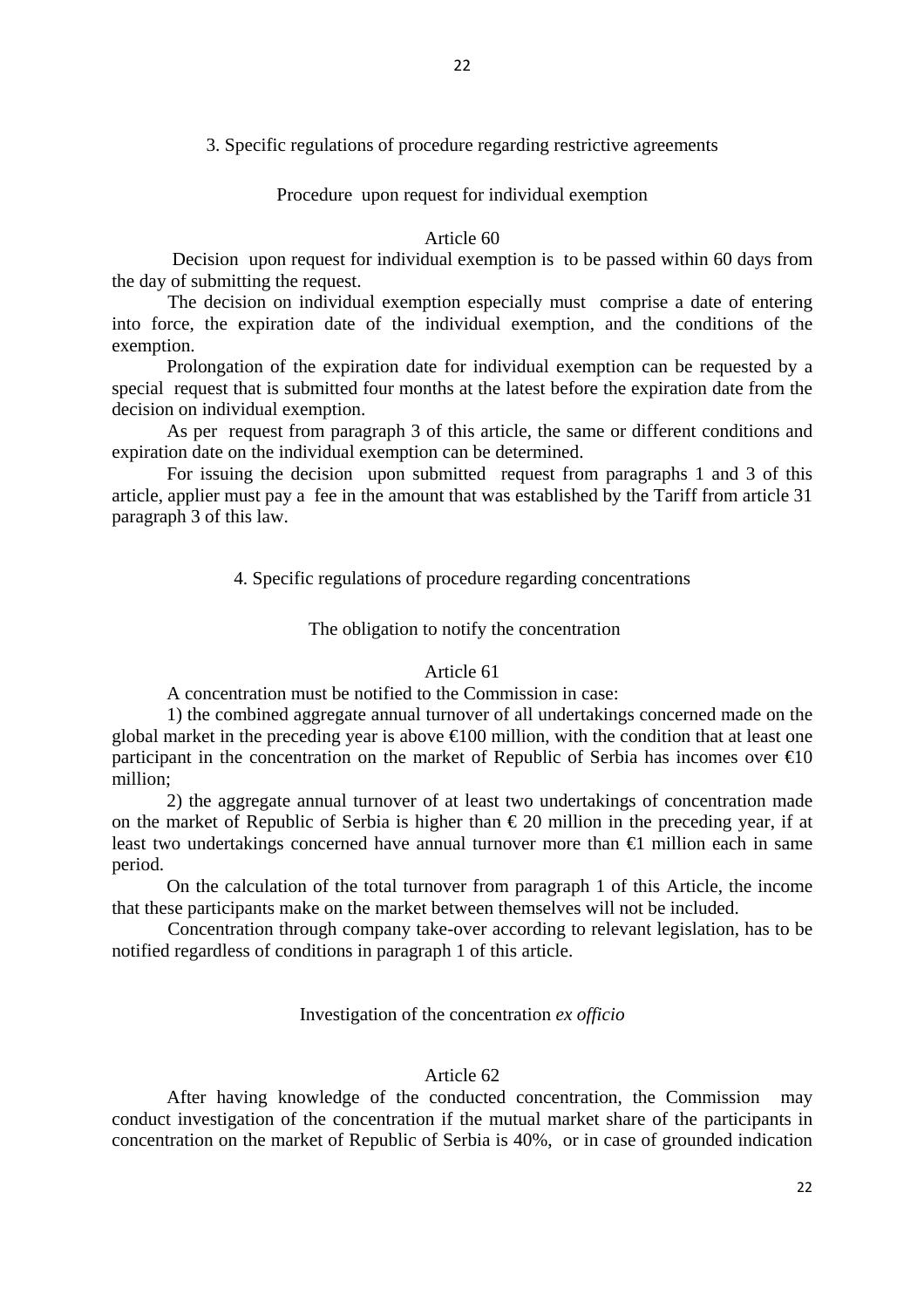that concentration would not comply with conditions prescribed as in article 19 or in other cases of concentration which was not notified or approved according to this law.

If upon notification Commission would determine conditions as in paragraph 1, procedure shall be continued *ex officio* upon the order by President of the Commission.

The burden of proof of the market share from paragraph 1 of this article is on the Commission.

The Commission is obliged to reach a decision in the investigation of concentration procedure within three months as of the beginning of the investigation *ex officio*.

# **Notification**

# Article 63

Notification of concentration is submitted to the Commission prior to its implementation, yet not later than 15 days of:

- 1) conclusion of the agreement or contract;
- 2) announcement of public bid;
- 3) acquisition of a control.

Notification from paragraph 1 of this article may be submitted when the undertakings show intent for closing the agreement, by signing the letter of intent, announcing the intent to make a bid or in other manner.

When the control over the entire or over the parts of one or more undertakings in the market is gained by another undertaking, the notification shall be submitted by the undertaking in control, and in case of joint ventures, the notification must be effected jointly by the undertakings establishing joint venture.

The Government shall specify the content and the manner for notification of concentration in more detail.

# Suspension of concentration

# Article 64

Until the decision of the Commission, the implementation of the concentration shall be halted.

Pursuant to the provisions in article 62 and article 63 paragraph 2 of this law, undertakings must stop implementing concentration as of the date they received such order.

The provision of paragraph 1 and 2 of this article shall not prevent the implementation of a public bid which has been notified to the competent body in accordance with the law regulating takeovers, or privatization procedure, provided that the acquirer does not exercise the voting rights attached to the rights acquired, or does so only to maintain the full value of those investments and on the basis of the approval provided by the Commission.

 Upon request for approval as in paragraph 3 of this article, order is passed by the President of the Commission.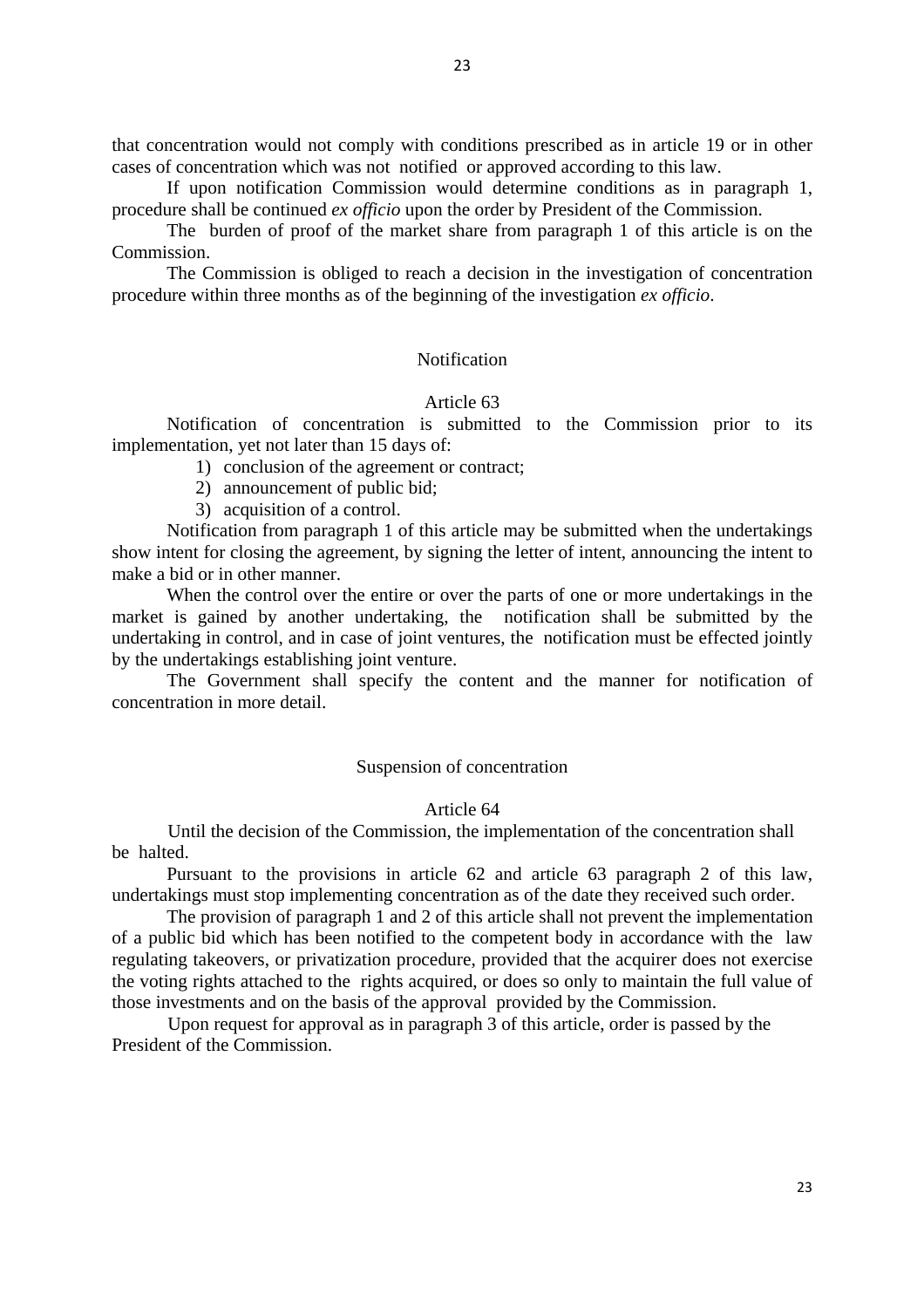# Decision on appraisal of concentration

#### Article 65

 The Commission shall issue a decision on appraisal of concentration within one month from the day of notification.

If the decision upon notification is not made within the timeline from paragraph 1 of this article or official investigation of concentrations is not initiated pursuant to article 62 paragraph 4 of this law, concentration is considered to be approved.

Commission shall approve concentration if conditions as in article 19 are fulfilled or prohibit otherwise.

If notification would not meet the conditions as in article 61, it shall be dismissed by the order of the President of the Commission.

For issuing the decision upon notification of concentration, the applicant is to pay a fee in the amount established by the Tariff from article 31 paragraph 3 of this law.

## Conditional approval of concentration

### Article 66

If the Commission estimates that conditions for approval of concentration are not fulfilled, they shall notify the applicant on important facts, evidence and other elements which the decision will be based on and will invite him to present his case within the given timeline.

The applicant may suggest the conditions that is willing to accept so that the the concentration could meet the requirements for approval.

The Commission may issue approval with regard of suggested conditions for implementation of concentration, if it is estimated that they meet the requirements as in article 19 of this law and it shall declare restrictions and conditions, as well as the obligations, according to which they can be fulfilled and control the term for their implementation (conditional approval).

# Measure of deconcentration

#### Article 67

If a concentration has already been implemented and the concentration has been declared incompatible with the provisions of this law or has been implemented in contravention of a condition, the Commission may instruct the undertakings to divide the concentration, sell shares, break a contract and/or take other measures necessary for establishing and preservation of the competition (measure of deconcentration).

Decision from paragraph 1 of this article in particularly comprise the time limit and special conditions of implementation of given order.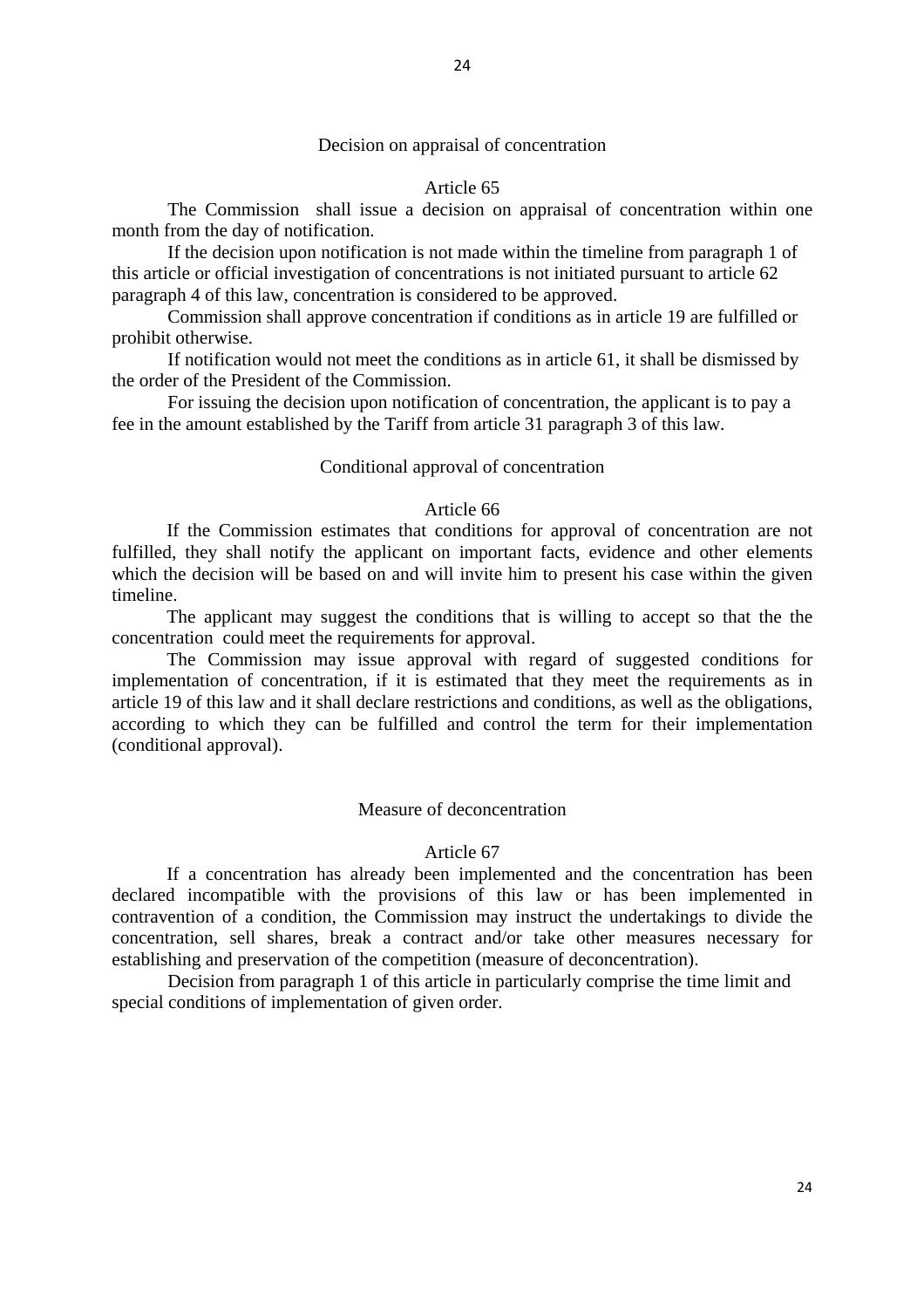Measure for protection of competition (Infringement fines)

# Article 68

A pecuniary fine up to 10% of total annual income shall be imposed on an undertaking, calculated with regard of article 7 of this law, if:

1) abuses dominant position on relevant market under article 16 of this law;

2) concludes or implements a restrictive agreement based on article 10 of this law, or the restrictive agreement which was not excluded under article 60 of this law;

3) does not perform or execute protective measure or the measure of deconcentration under articles 59 and 67 of this law;

4) implements concentration that was not approved under article 65 of this law or does not obey order to halt the concentration under article 64 of this law.

Time limit to pay the fine is determined by the decision of the Commission and shall not be shorter than three months or longer than one year from the day of the decision.

Pecuniary fine may not be issued to the undertaking upon the expiry of the period of three years from the day of action performed from paragraph 1 of this article, or from the last day of the period in wich action was taken.

# The releif from measures for protection of competition

# Article 69

The participant in agreement from Article 10 of this law that was the first to provide evidence on the basis of with the Commission passed a decision on infrigment under Article 9 paragraf 1 of this law, is to be relieved of pecuniary fines.

The releif from measures for protection of competition from paragraf 1 of this lrticle is under condition that Commission did not have information of the agreement in matter at the moment of the submition of evidence, or it did have a information yet without sufficiant evidence to initiate the procedure.

However, if the participant in the agreement from Article 10 paragraf 1 of this law that does not meet the conditions for relief of pecuniary fine, and yet over the course of the procedure before the Commission provides evidense that was not available until that moment, that would leed to the decision on infrigment under Article 10 paragraf 1. of this law, may be fined to a lesser degree.

Provisions of paragrafs 1 to 3 of this lrticle shall not apply to the participant that initiated the agreement from Article 10 paragraf 1 of this law.

The Government shall determine conditions of releif from pecuniary fines from paragrafs 1 to 4 of this article in more detail.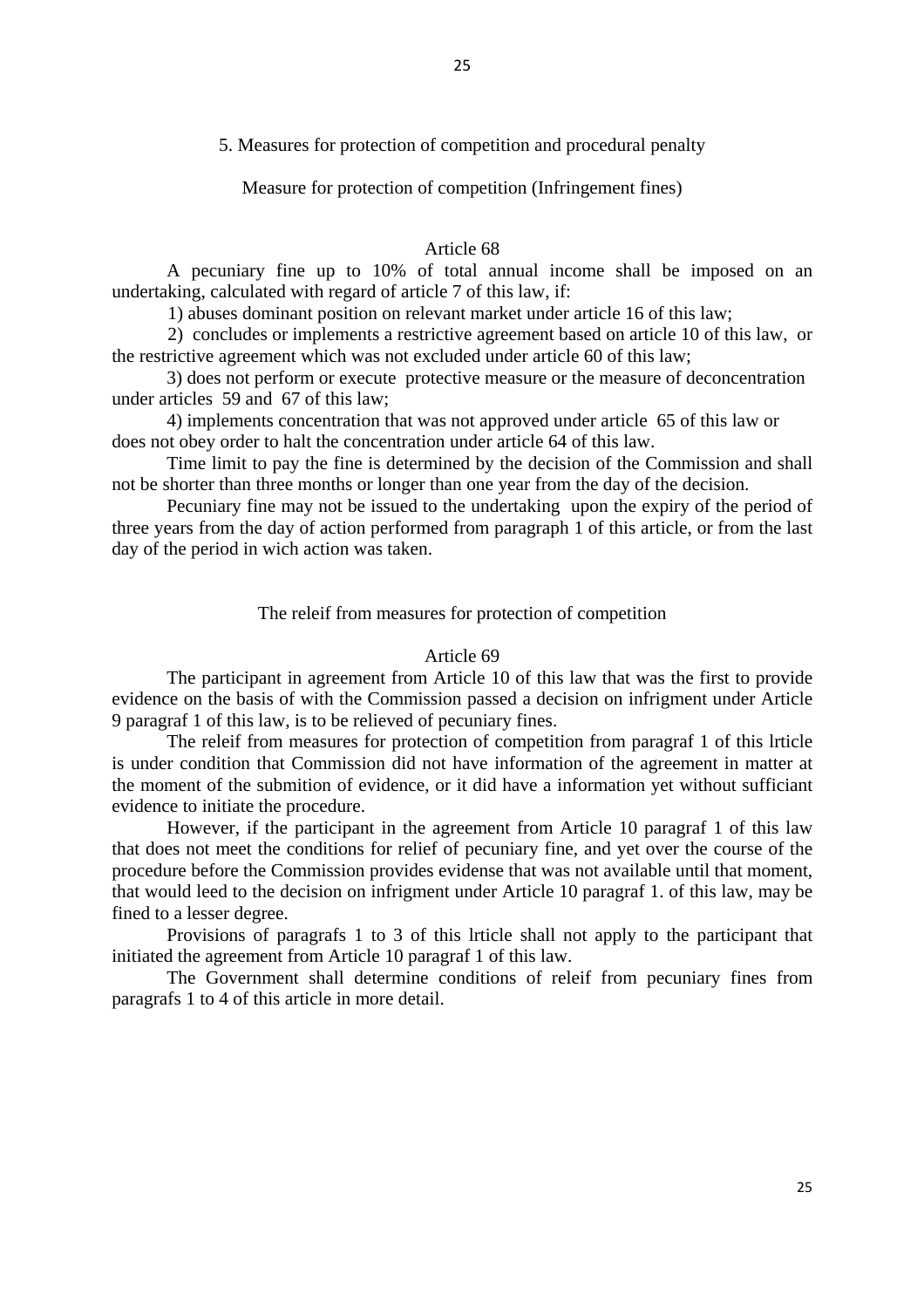# Procedural penalty

## Article 70

The Commission may impose procedural penalty in the amount between  $\epsilon$ 500 and €5.000 against the undertaking that is acting in contrary to the orders of the Commission, or doeas not comply to these orders in view of article 60. of this law, if:

- 1) does not fulfil the request of the Commission to deliver or provide information that was requested, or he would deliver or provide incorrect, incomplete or false information under articles 44 and 48 of this law;
- 2) would not obey to interim measure isssued under article 56 of this law;
- 3) would not notify concentration in line with provision of article 63 paragraph 1 of this law.

Precudural penalty may not exceed the amount of 10% of total annual income from the preceding year shall be imposed on an undertaking calculated with regard of article 7 of this law.

Time limit to pay the procedural penalty is determined by the decision of the Commission and shall not be shorter than one or longer than three months from the day of the decision.

Procedural penalty may not be issued to the undertaking upon the expiry of the period of one years from the day of action performed or should have been performed from paragraph 1 of this article.

# VI. JUDICIAL REVIEW

# Judicial review of the acts of the Commission

### Article 71

A lawsuit against the decisions of the Commission may be filed within 30 days from the day the decision was obtained by the undertaking concerned, before the Administrative Court.

The filing of a lawsuit shall not postpone the execution of the decision.

The Commission may postpone the execution of the decision until the court decision upon the lawsuit, if this execution would cause irreparable damage for the plaintiff, in particular if it would most probably lead to its bunkrupcy, and in the condition that it is not against public interest.

The evidence of filed lawsuit is attached to the request for postponment.

Decision upon request for postponment shall be passed by the Council until the time limit for payment.

#### The court procedure

# Article 72

In the procedure of judicial review of the legality of the Commission`s decisions, the rules of administrative dispute are applied, unless otherwise stupulated by this law.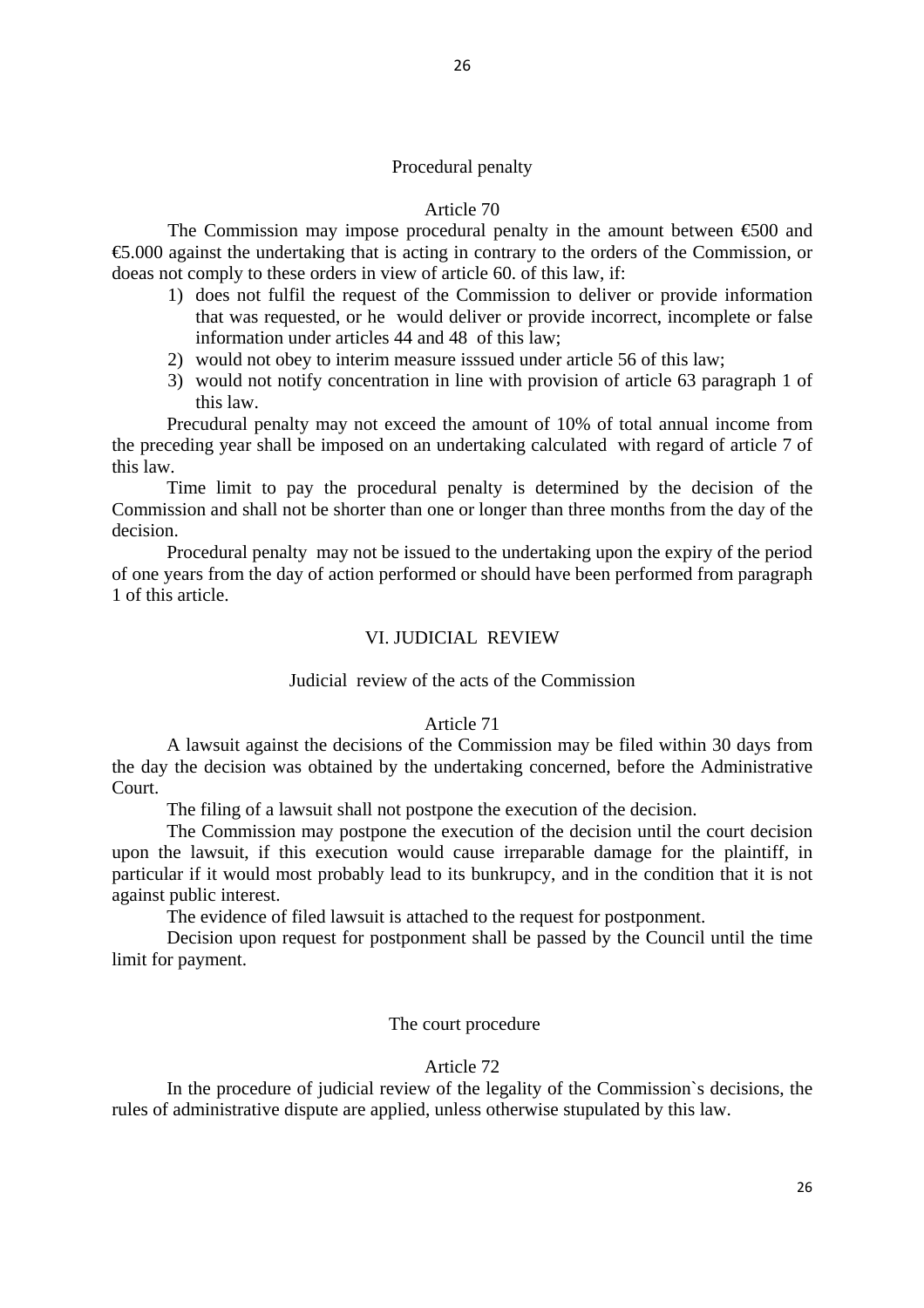The legality of Commission decision with respect to the amount of the pecuniary fine, shall be reviewed under conditions prescribed by this law and regulations for its implementation.

 If court should find that Commission decision is not in accordance with law only with respect to the amount of the pecuniary fine, it shall determine the decision in that respect, pursuant to conditions prescribed as in law regulating administrative dispute.

 The lawsuit shall be delivered to Commission for response within 8 days and Commission should provide response within next 15 days.

The Court shall decide upon lawsuit within two months as of the date it was filed.

# Claim for damages

# Article 73

The claim for damages that have been caused by acts and actions which represent infringements of competition as per this law, determined by the final decision of the Commission, could be made in a lawsuit before the court of jurisdiction in civil procedure.

The decision of the Commission from paragraph 1 of this article does not assume that the damage occurred, but it has to be proved in a court process.

# VIII. TRANSITIONAL AND FINAL PROVISIONS

# Article 74

The procedures prior to the beginning of application of this law shall be carried out and completed in accordance with the provisions on the basis of which they were initiated.

### Article 75

On the day of the beginning of application of this law the Commission that was established under the Law on Protection of Competition (Official Gazette of the Republic of Serbia, No. 79/2005), shall continue its operation with the competencies stipulated by this law.

#### Article 76

The President and the members of the Commission Council shall perform the duty of the president and Council members as per this law, until the new composition of the Commission is elected.

#### Article 77

The High Commercial Court shall be the court of jurisdiction for the lawsuits against the decisions of the Commission, until the Administrative Court begins its operation as per the law that regulates the courts.

Until the election of president and judges of the Supreme Cassational Court, salary of the president of the Commission and members of the Council shall be determined at the level of salary of the president and judges of the Supreme Court, respectivly.

# Article 78

The Law on Protection of Competition (Official Gazette of the Republic of Serbia, No. 79/2005) shall lapse from the day of the beginning of application of this law.